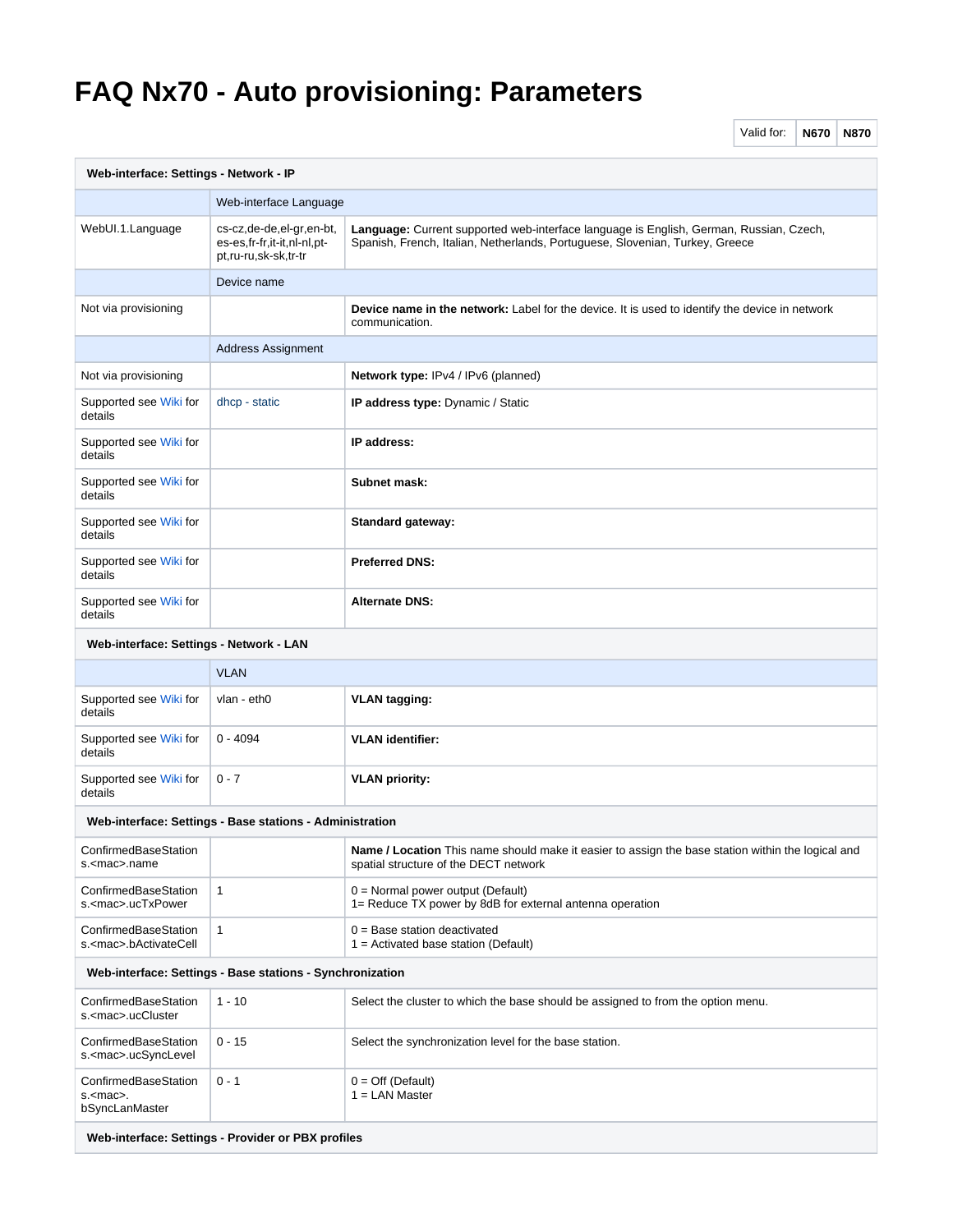|                                                      | <b>VoIP Provider</b>                                                                     |                                                                                                                                                                                    |
|------------------------------------------------------|------------------------------------------------------------------------------------------|------------------------------------------------------------------------------------------------------------------------------------------------------------------------------------|
| SipProvider.<0-19>.<br>Name                          |                                                                                          | Connection name or number: Name for the provider or PBX profile. This name is shown in the<br>Provider/PBX list                                                                    |
|                                                      | Phone system                                                                             |                                                                                                                                                                                    |
| SipProvider.<0-19>.<br>PhoneSystem                   | $0 =$ Automatic<br>$1 = Standard$<br>$6 =$ Broadsoft<br>$10 =$ Swyx<br>$11 = 3CX$        | System: Select the type of PBX you use for VoIP provisioning from the option menu.                                                                                                 |
|                                                      | General data of your service provider                                                    |                                                                                                                                                                                    |
| SipProvider.<0-19>.<br>Domain                        |                                                                                          | <b>Domain:</b> Domain part of the user address (SIP URI)                                                                                                                           |
| SipProvider.<0-19>.<br>ProxyServerAddress            | IP address/ DNS name                                                                     | Proxy server address: The SIP proxy is your VoIP provider's gateway server and the first SIP<br>server, where the device should send SIP requests and expects to receive requests  |
| SipProvider.<0-19>.<br>ProxyServerPort               | $1 - 65535$                                                                              | Proxy server port (Default 5060): Enter the port number of the first SIP server, where the device<br>should send SIP requests and expects to receive requests.                     |
| SipProvider.<0-19>.<br><b>RegServerAddress</b>       | IP address/ DNS name                                                                     | <b>Registration server:</b> The registration server assigns the public IP address/port number that was<br>used by the phone on registration to your SIP address (username@domain)  |
| SipProvider.<0-19>.<br><b>RegServerPort</b>          | 1 - 65535                                                                                | Registration server port (Default 5060): Enter the communication port used on the registrar.                                                                                       |
| SipProvider.<0-19>.<br>RegServerRefreshTim<br>er     | $1 - 5$ digits                                                                           | Registration refresh time (Default 180): Enter the time intervals (in seconds) at which the phone<br>should repeat the registration with the VoIP server (SIP proxy)               |
| SipProvider.<0-19>.<br><b>TransportProtocol</b>      | $1 = UDP$<br>$2 = TCP$<br>$3 = TLS$                                                      | <b>Transport protocol:</b>                                                                                                                                                         |
| SipProvider.<0-19>.<br><b>UseSIPS</b>                | $0 =$ SIPS disabled<br>(Default)<br>$1 =$ SIPS enabled                                   | Use SIP Security (SIPS):                                                                                                                                                           |
| SipProvider.<0-19>.<br>SRTP_Enabled                  | $0 =$ SRTP disabled<br>(Default)<br>$1 =$ SRTP enabled                                   | Secure Real Time Protocol: Security (RTP) is activated for voice connections.                                                                                                      |
| SipProvider.<0-19>.<br>AcceptNonSRTPCalls            | $0 = Do$ not accept non-<br><b>SRTP</b> calls<br>$1 =$ Accepts non-<br><b>SRTP</b> calls | Accept non-SRTP calls: Insecure calls are accepted even when SRTP is activated.                                                                                                    |
| SipProvider.<0-19>.<br>WithDeregOnHsNotRe<br>achable | $0 = No$<br>$1 = Yes$                                                                    | Deregister detached HS                                                                                                                                                             |
|                                                      | Redundancy                                                                               |                                                                                                                                                                                    |
| SipProvider.<0-19>.<br>DnsQuery                      | $0 = A$<br>$1 =$ SRV + A<br>$2 = NAPTR (NAPTR +$<br>$SRV + A$                            | Redundancy - DNS query: VoIP providers provide SIP server redundancy for load balancing and<br>service reliability. SIP servers can be identified by DNS using different queries:. |
|                                                      | <b>Failover Server</b>                                                                   |                                                                                                                                                                                    |
| SipProvider.<0-19>.<br>FailoverServerEnabled         | $0 = \text{Off}$<br>$1 = On$                                                             | <b>Failover Server:</b>                                                                                                                                                            |
| SipProvider.<0-19>.<br><b>FailoverServerAddress</b>  | IP address/ DNS name                                                                     | Registration server: Enter the IP address or the (fully qualified) DNS name of the failover<br>registration server.                                                                |
| SipProvider.<0-19>.<br><b>FailoverServerPort</b>     | 1-65535                                                                                  | Registration port (Default 5060): The communication port used on the failover registrar.                                                                                           |
|                                                      | Network data of your service provider                                                    |                                                                                                                                                                                    |
| SipProvider.<0-19>.<br>OutboundProxyMode             | $0 =$ Always<br>$2 =$ Never                                                              | Outbound proxy mode:                                                                                                                                                               |
| SipProvider.<0-19>.<br>OutboundProxyAddress          | IP address/ DNS name                                                                     | Outbound server address:                                                                                                                                                           |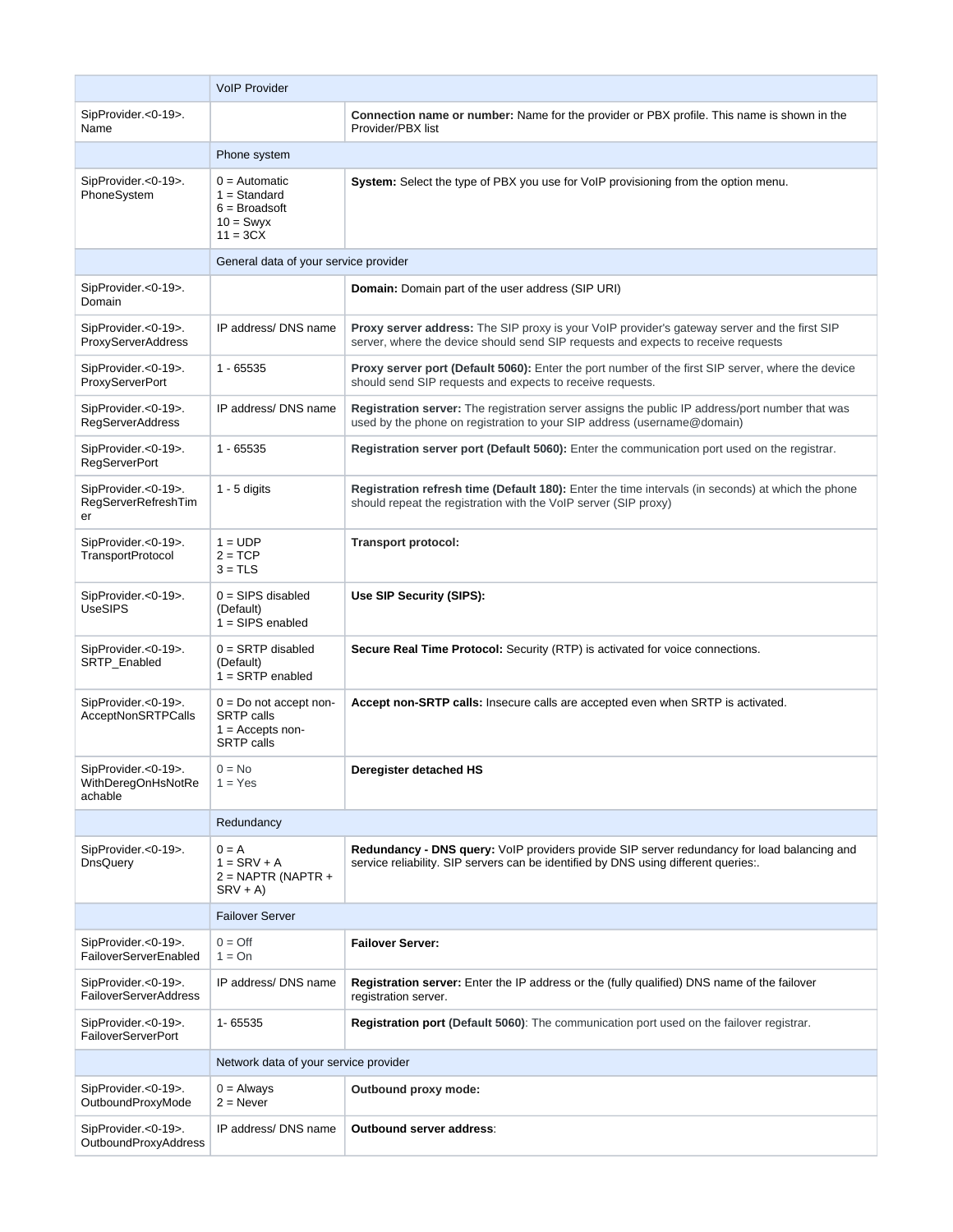| SipProvider.<0-19>.<br>OutboundProxyPort       | $1 - 65535$                                                                                                                                                                                                                        | Outbound proxy port (Default 5060)                                                                                                                                 |
|------------------------------------------------|------------------------------------------------------------------------------------------------------------------------------------------------------------------------------------------------------------------------------------|--------------------------------------------------------------------------------------------------------------------------------------------------------------------|
| SipProvider.<0-19>.<br>MWISubscription         | $0 = Do$ not send SIP<br>Subscribe for MWI<br>$1 =$ Send SIP<br>Subscribe for MWI                                                                                                                                                  | SIP SUBSCRIBE for Net-AM MWI: When activated a subscription is established for the purpose of<br>receiving notifications about new messages on the network mailbox |
|                                                | <b>DTMF</b> over VoIP Connections                                                                                                                                                                                                  |                                                                                                                                                                    |
| SipProvider.<0-19>.<br><b>DTMFTransmission</b> | $1 =$ Audio<br>$2 =$ RFC 2833<br>$3 =$ Audio + RFC 2833<br>$4 =$ SIP INFO<br>$5 =$ Audio + SIP INFO<br>$6 =$ RFC 2833 + SIP<br><b>INFO</b><br>$7 =$ Audio + RFC 2833<br>+ SIP INFO<br>$129 =$ Automatic<br><b>DTMF Negotiation</b> | Send settings of DTMF transmission                                                                                                                                 |
|                                                | <b>Connection Ringtone</b>                                                                                                                                                                                                         |                                                                                                                                                                    |
| SipRingtones.0.<br>RingToneName0               | <b>Internal Calls</b>                                                                                                                                                                                                              | Internal calls name (This can not be changed)                                                                                                                      |
| SipRingtones.0.<br>RingInfo0                   | info=alert-internal                                                                                                                                                                                                                | Internal calls Alert-Info pattern                                                                                                                                  |
| SipRingtones.0.<br>RingToneName1               | <b>External Calls</b>                                                                                                                                                                                                              | External calls name                                                                                                                                                |
| SipRingtones.0.<br>RingInfo1                   | info=alert-external                                                                                                                                                                                                                | External calls Alert-Info pattern                                                                                                                                  |
| SipRingtones.0.<br>RingToneName2               | Group Calls                                                                                                                                                                                                                        | Group calls name                                                                                                                                                   |
| SipRingtones.0.<br>RingInfo2                   | info=alert-group                                                                                                                                                                                                                   | Group calls Alert-Info pattern                                                                                                                                     |
| SipRingtones.0.<br>RingToneName3               | Door station                                                                                                                                                                                                                       | Door station name                                                                                                                                                  |
| SipRingtones.0.<br>RingInfo3                   | info=alert-door                                                                                                                                                                                                                    | Door stations Alert-Info pattern                                                                                                                                   |
| SipRingtones.0.<br>RingToneName4               | Emergency                                                                                                                                                                                                                          | Emergency name                                                                                                                                                     |
| SipRingtones.0.<br>RingInfo4                   | info=alert-emergency                                                                                                                                                                                                               | Emergency Alert-Info pattern                                                                                                                                       |
| SipRingtones.0.<br>RingToneName5               | Optional                                                                                                                                                                                                                           | <b>Optional Name</b>                                                                                                                                               |
| SipRingtones.0.<br>RingInfo5                   | By default this is empty                                                                                                                                                                                                           | Optional Alert-Info pattern                                                                                                                                        |
| DmGlobal.0.<br>SupportSipRingtones             | $0 = Disabled$<br>$1 =$ Enabled (Default)                                                                                                                                                                                          | Disable Distinctive ring (Option is not available in the web-interface)                                                                                            |
| SipRingtones.0.<br>DefaultTone                 | $0 =$ Internal<br>$1 =$ External (Default)<br>$2 =$ Group<br>$3 = Door$<br>$4 =$ Emergency<br>$5 =$ Optional                                                                                                                       | The tone played when the Alert info header is not recognized. By default the External ringtone is<br>played. (Option is not available in the web-interface)        |
|                                                | Settings for Codecs                                                                                                                                                                                                                |                                                                                                                                                                    |
| SipProvider.<0-19>.<br><b>ActiveCodecs</b>     | $0 = 9711u$<br>$8 = 9711a$<br>$9 = 9722$<br>$18 = 9729$<br>Example: 18,9,8,0                                                                                                                                                       | <b>Active codecs:</b>                                                                                                                                              |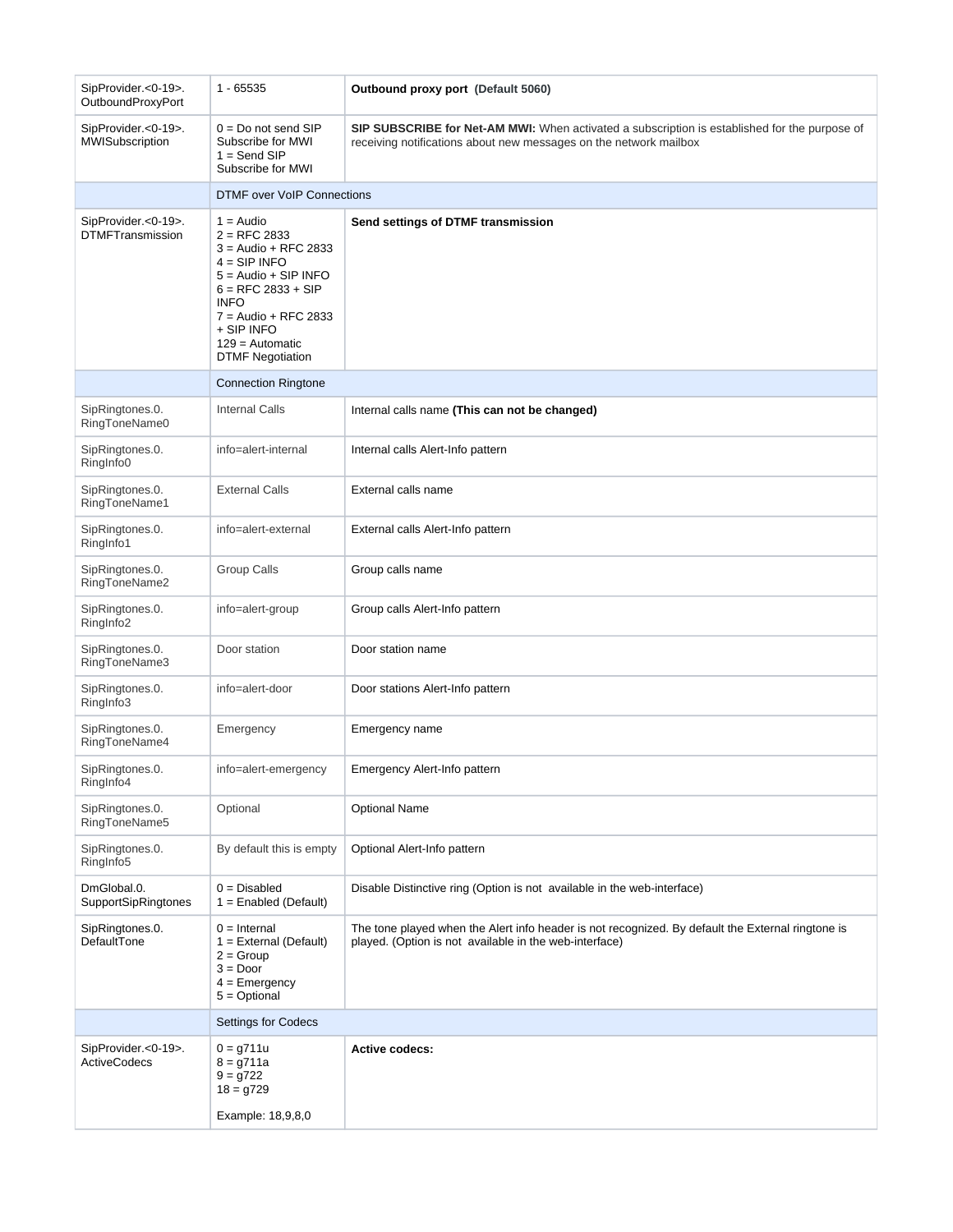| SipProvider.<0-19>.<br><b>RTPPtime</b>                    | 20, 30                                                            | RTP Packetisation Time (ptime): Length of time in milliseconds (10, 20 (Default), 30) represented<br>by the audio data in one packet.                                                                                                                                                                                                |
|-----------------------------------------------------------|-------------------------------------------------------------------|--------------------------------------------------------------------------------------------------------------------------------------------------------------------------------------------------------------------------------------------------------------------------------------------------------------------------------------|
| SipProvider.<0-19>.<br>HoldType                           | $0 =$ Inactive<br>$1 =$ Sendonly (Default)                        | Signalling options for 'Hold' in Session Description Protocol (SDP): Call hold means that a<br>user request to put an active call on hold. The holding part sends a reINVITE request to the held<br>client with an SDP offer (Session Description Protocol). This SDP offer contains the attribute line<br>a=inactive or a=sendonly. |
| SipProvider.<0-19>.<br>CT_HoldTT_Attended                 | $0 = No$<br>$1 = Yes$                                             | Hold towards Transfer-Target: The device enables call transfer after consultation or without<br>consultation. Define, whether a consultation call with transfer target is put on-hold prior to the<br>execution of the call transfer (Yes) or not (No)                                                                               |
|                                                           | Display of Caller Information                                     |                                                                                                                                                                                                                                                                                                                                      |
| SipProvider.<0-19>.<br><b>CLIPSource</b>                  | $0 = FROM$<br>$1 = PPI + FROM$<br>$2 = PAI+PPI+FROM$<br>(Default) | Calling Party (User Part): From the option menu select which information is allowed to be<br>transferred to the receiving part within the SIP header. Which information is actually transferred is<br>determined by the provider.                                                                                                    |
|                                                           | <b>Service Codes</b>                                              |                                                                                                                                                                                                                                                                                                                                      |
| SipProvider.<0-19>.<br>ServiceCode_CC_On                  |                                                                   | Call Completion on (CCBS, CCNR):                                                                                                                                                                                                                                                                                                     |
| SipProvider.<0-19>.<br>ServiceCode_CC_Off                 |                                                                   | Call Completion off (CCBS, CCNR):                                                                                                                                                                                                                                                                                                    |
|                                                           | <b>CSTA</b>                                                       |                                                                                                                                                                                                                                                                                                                                      |
| SipProvider.<0-19>.<br>CSTA_IsActive                      | $0 = No$<br>$1 = Yes$                                             | <b>Active:</b> Computer Supported Telecommunications Applications is a standard for the interaction<br>between a computer and a PBX, independently from the manufacturer. If your PBX provides CSTA<br>applications to be used by the registered handsets you have to activate the standard here.                                    |
| SipProvider.<0-19>.<br>CSTA_IsExternal                    | $0 = No$<br>$1 = Yes$                                             | <b>External:</b>                                                                                                                                                                                                                                                                                                                     |
| SipProvider.<0-19>.<br><b>CSTA Address</b>                |                                                                   | <b>Address: CSTA server address</b>                                                                                                                                                                                                                                                                                                  |
| SipProvider.<0-19>.<br>CSTA_Port                          |                                                                   | <b>Port:</b> CSTA port, default 5060                                                                                                                                                                                                                                                                                                 |
| SipProvider.<0-19>.<br>CSTA_RegServerRefre<br>shTimer     | 600                                                               | CSTA Refresh timer, default 600 seconds                                                                                                                                                                                                                                                                                              |
| SipProvider.<0-19>.<br>CSTA_DnsQuery                      | $0 = A$<br>$1 =$ SRV +A                                           | DNS query:                                                                                                                                                                                                                                                                                                                           |
| SipProvider.<0-19>.<br>CSTA_TransportProtoc<br>ol         | $1 = UDP$<br>$2 = TCP$<br>$3 = TLS$                               | <b>CSTA</b> protocol                                                                                                                                                                                                                                                                                                                 |
| Web-interface: Settings - Mobile devices                  |                                                                   |                                                                                                                                                                                                                                                                                                                                      |
|                                                           | <b>Global Settings</b>                                            |                                                                                                                                                                                                                                                                                                                                      |
| DmGlobal.0.<br>HSIdleDisplay                              | $0 = U$ sername<br>$1 =$ Display name                             | Displayed name in idle display:                                                                                                                                                                                                                                                                                                      |
| Web-interface: Settings - Mobile devices - Administration |                                                                   |                                                                                                                                                                                                                                                                                                                                      |
|                                                           | Mobile device                                                     |                                                                                                                                                                                                                                                                                                                                      |

|                             | MODIIE GEVICE                                                                                                                                                |                                                                                                                                                                                                             |
|-----------------------------|--------------------------------------------------------------------------------------------------------------------------------------------------------------|-------------------------------------------------------------------------------------------------------------------------------------------------------------------------------------------------------------|
| hs. <ipui>.lpui</ipui>      |                                                                                                                                                              | <b>IPUI:</b> (International Portable User Identity) Unique identifier of a handset within the DECT network.<br>If you edit an existing handset registration entry, the IPUI is shown and cannot be changed. |
| hs. <ipui>.RegStatus</ipui> | $To$ Req = "To<br>Register", add new<br>Handset<br>$ToDeReq = "To$<br>DeRegister", delete<br>existing HS<br>$NotReg = "Not$<br>Registered", default<br>value | <b>RegStatus: DECT registration status of the handset entry.</b>                                                                                                                                            |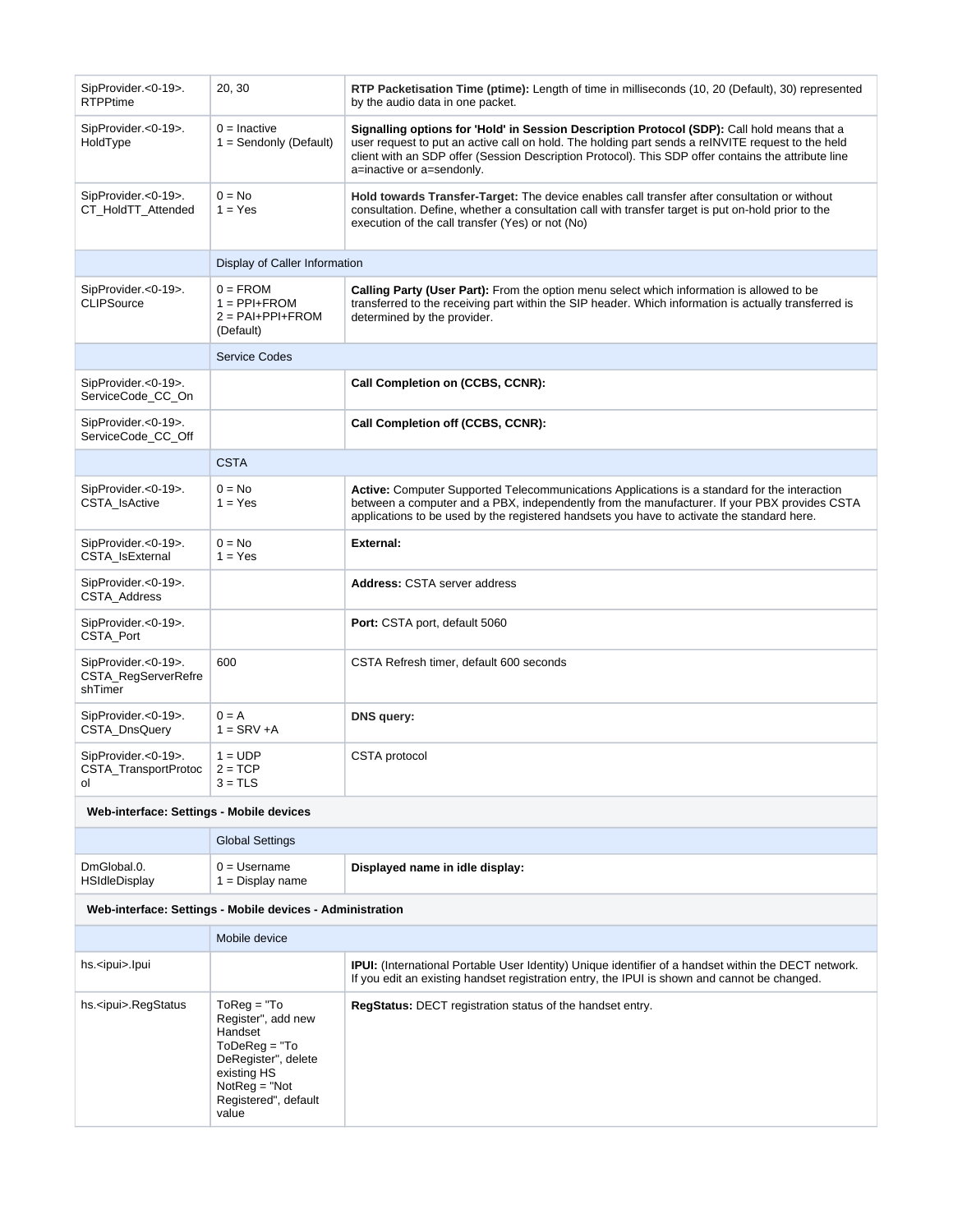| hs. <ipui>.DECT_AC</ipui>                                       | min. 1, max. 4 digits                                   | <b>Authentication Code (PIN):</b> This PIN must be used on the handset to register with the DECT<br>network.                                                                                                                                                                                                                   |
|-----------------------------------------------------------------|---------------------------------------------------------|--------------------------------------------------------------------------------------------------------------------------------------------------------------------------------------------------------------------------------------------------------------------------------------------------------------------------------|
|                                                                 | Personal provider data                                  |                                                                                                                                                                                                                                                                                                                                |
| SipAccount. <ipui>.<br/>AuthName</ipui>                         | Max. 74 characters                                      | SIP Authentication name: Specify the SIP authentication (HTTP digest) name. The Authentication<br>name acts as access ID when registering with the SIP proxy/registrar server. It is usually identical to<br>the phone number for the VoIP account.                                                                            |
| SipAccount. <ipui>.<br/>AuthPassword</ipui>                     | Max. 74 characters                                      | SIP Authentication password: Enter the password for SIP authentication (HTTP digest). The<br>phone needs the password when registering with the SIP proxy/registrar server.                                                                                                                                                    |
| SipAccount. <ipui>.<br/><b>UserName</b></ipui>                  | Max. 74 characters                                      | SIP Username: Enter the caller ID for the VoIP provider account. It is usually identical to the phone<br>number for the VoIP account.                                                                                                                                                                                          |
| SipAccount. <ipui>.<br/>DisplayName</ipui>                      | Max. 74 characters                                      | SIP Display name:                                                                                                                                                                                                                                                                                                              |
| SipAccount. <ipui>.<br/>ProviderId</ipui>                       | $0 - 19$                                                | VolP provider:                                                                                                                                                                                                                                                                                                                 |
|                                                                 | Online directories                                      |                                                                                                                                                                                                                                                                                                                                |
| hs. <ipui>.<br/>DirectAccessDir</ipui>                          | See this wiki page.                                     | Directory for direct access: The user can press and hold the directory key (bottom of the control<br>key) to open either the list of online directories or the local directory of the handset. Choose which<br>directory is called up with the directory key.                                                                  |
| hs. <ipui>.IntKeyDir</ipui>                                     | See this wiki page.                                     | Corporate directory for INT key: If a corporate directory is available and configured the user can<br>open it by pressing the INT key (left on the handset's control key). Choose from the list which<br>corporate directory is opened with the INT key.                                                                       |
| hs. <ipui>.<br/>AutoLookupDir</ipui>                            | See this wiki page.                                     | Automatic look-up: Select an online directory from the list for Automatic look-up or deactivate this<br>option. When there is an incoming call, the caller's name is read from this directory and shown in<br>the display (the availability of this function depends on the online directory provider).                        |
|                                                                 | <b>LDAP</b> authentication                              |                                                                                                                                                                                                                                                                                                                                |
| hs. <ipui>.LDAPId</ipui>                                        | $255 = None$<br>$0 = LDAP 1$<br>$1 = LDAP2$<br>$\ldots$ | <b>Selected LDAP book:</b> Select the LDAP directory to be provided on the handset from the option<br>menu.                                                                                                                                                                                                                    |
| hs. <ipui>.LDAPShowPr<br/>oviders</ipui>                        | $0 = No$<br>$1 = Yes$                                   | <b>Show other LDAP servers:</b> Select Yes if directories of other LDAP servers should be allowed to be<br>shown.                                                                                                                                                                                                              |
| hs. <ipui>.LDAPAuthTy<br/>pe</ipui>                             | $0 = Global$<br>$1 = User$<br>$2 = SIP$                 | LDAP authorization type: Select how the user authentication should be performed:<br>Global: Credentials are set for all handsets during the LDAP directory set-up.<br>User: Individual credentials are used.<br>SIP: The credentials for the user's SIP account are used (Authentication name and Authentication<br>password). |
| hs. <ipui>.<br/>LDAPUsername</ipui>                             | Max. 254 characters                                     | <b>LDAP Username:</b> Enter the user name for individually accessing the LDAP directory.                                                                                                                                                                                                                                       |
| hs. <ipui>.<br/>LDAPPassword</ipui>                             | Max. 254 characters                                     | <b>LDAP Password:</b> Enter the password for individually accessing the LDAP directory.                                                                                                                                                                                                                                        |
|                                                                 | Network mailbox configuration                           |                                                                                                                                                                                                                                                                                                                                |
| SipAccount. <ipui>.<br/>VoiceMailMailbox</ipui>                 |                                                         | Call number or SIP name (URI): Enter the Call number or SIP name (URI) for the network mailbox.                                                                                                                                                                                                                                |
| SipAccount. <ipui>.<br/>VoiceMailActive</ipui>                  | $0 = Disabled$<br>$1 =$ Enabled                         | <b>Activate Voicemail box</b>                                                                                                                                                                                                                                                                                                  |
|                                                                 | Group pick-up                                           |                                                                                                                                                                                                                                                                                                                                |
| SipAccount. <ipui>.Ope<br/>nScapeGroupPickupAd<br/>dress</ipui> |                                                         | Call number or SIP name (URI): Enter the Call number or SIP name (URI) of the pick-up group.                                                                                                                                                                                                                                   |
| SipAccount. <ipui>.Ope<br/>nScapeGroupPickupAc<br/>tive</ipui>  | $0 = Disabled$<br>$1 =$ Enabled                         | Activate group pick-up                                                                                                                                                                                                                                                                                                         |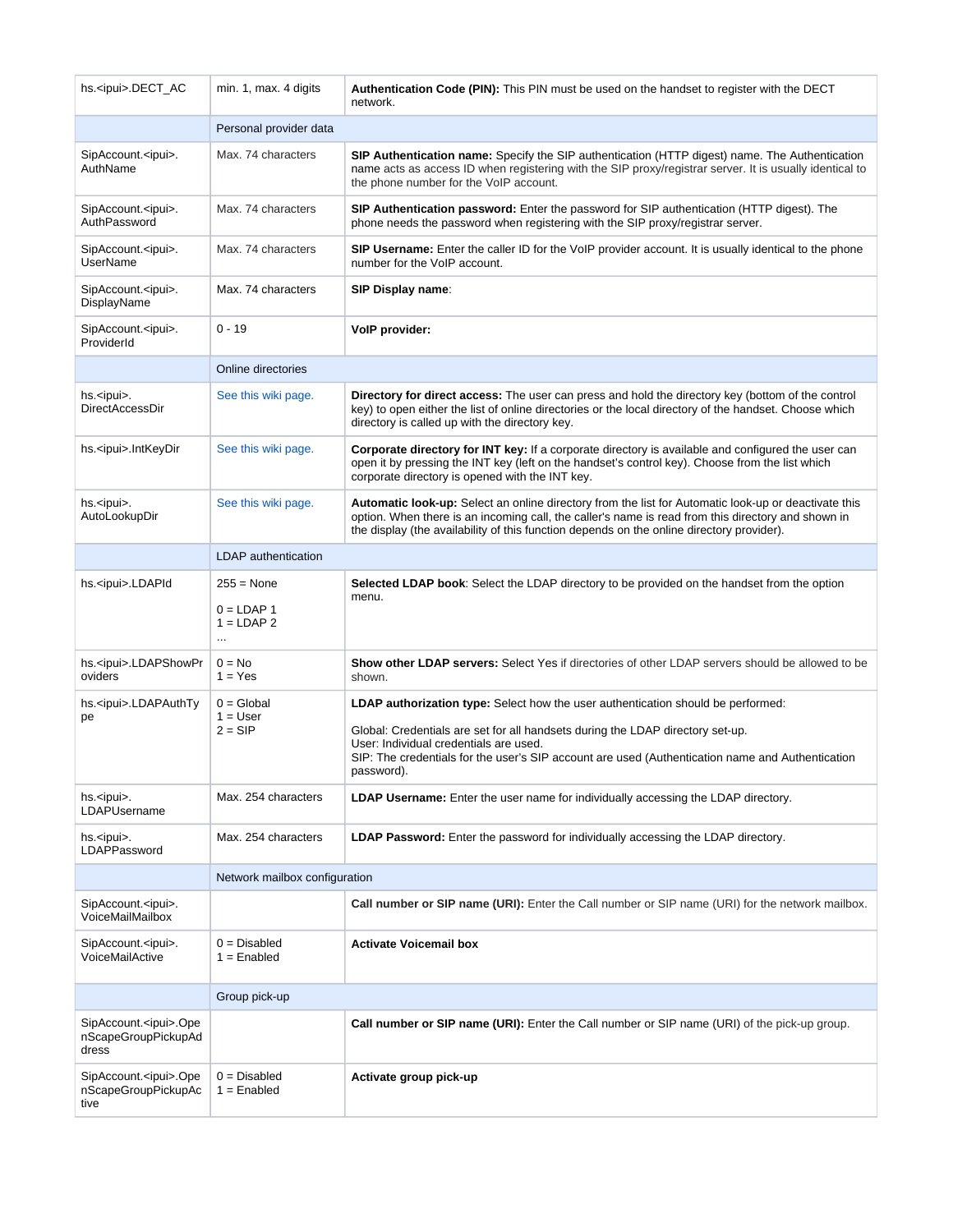| DmGlobal.0.<br>CallPickUpAlertCall                  | $0 = Disable:$<br>Notification tone is<br>played                                          | Not available in the web-interface                                                                                                                                                                                                                      |  |
|-----------------------------------------------------|-------------------------------------------------------------------------------------------|---------------------------------------------------------------------------------------------------------------------------------------------------------------------------------------------------------------------------------------------------------|--|
|                                                     | $1 =$ Enable:<br>Notification tone and<br>Ringtone is played                              |                                                                                                                                                                                                                                                         |  |
|                                                     | Call manager                                                                              |                                                                                                                                                                                                                                                         |  |
| hs. <ipui>.<br/>CallManagerCallsVia</ipui>          | No<br>Headset<br>Handsfree                                                                | Accept calls directly via Call Manager: From the option menu select whether calls that are<br>transferred via the PBX call manager are to be accepted directly via Headset, via Handsfree or not<br>at all (No).                                        |  |
|                                                     | Missed calls and alarms                                                                   |                                                                                                                                                                                                                                                         |  |
| hs. <ipui>.<br/><b>SaveMissedCalls</b></ipui>       | $0 = No$<br>$1 = Yes$                                                                     | <b>Missed/accepted calls count:</b> Select Yes/No, to activate/deactivate the call counter for missed<br>and accepted calls. The information is displayed in the handset's call lists, missed calls are also<br>shown on the handset's idle display.    |  |
| hs. <ipui>.<br/>SaveAcceptedCalls</ipui>            | $0 = No$<br>$1 = Yes$                                                                     | <b>Accepted calls count</b>                                                                                                                                                                                                                             |  |
| hs. <ipui>.<br/>ShowMissedCalls</ipui>              | $0 = No$<br>$1 = Yes$                                                                     | Flashing LED (MWI) for missed calls: Select Yes/No, to activate/deactivate the MWI LED on the<br>handset's message key for missed calls.                                                                                                                |  |
| hs. <ipui>.<br/>ShowMissedAlarms</ipui>             | $0 = No$<br>$1 = Yes$                                                                     | Flashing LED (MWI) for missed alarms: Select Yes/No, to activate/deactivate the MWI LED on<br>the handset's message key for missed alarms.                                                                                                              |  |
| hs. <ipui>.<br/>ShowMissedNetAM</ipui>              | $0 = No$<br>$1 = Yes$                                                                     | Flashing LED (MWI) for network mailbox: Select Yes/No, to activate/deactivate the MWI LED on<br>the handset's message key for new messages on the network mailbox.                                                                                      |  |
|                                                     | CallWaiting                                                                               |                                                                                                                                                                                                                                                         |  |
| SipAccount. <ipui>.<br/>CallWaiting</ipui>          | $0 = No$<br>$1 = Yes$                                                                     | Enable or disable call waiting, setting is not available in the web-interface.                                                                                                                                                                          |  |
|                                                     | <b>CSTA</b>                                                                               |                                                                                                                                                                                                                                                         |  |
| SipAccount. <ipui>.CST<br/>A_Username</ipui>        |                                                                                           | Username                                                                                                                                                                                                                                                |  |
| SipAccount. <ipui>.CST<br/>A_AuthName</ipui>        |                                                                                           | Authentication name                                                                                                                                                                                                                                     |  |
| SipAccount. <ipui>.CST<br/>A_AuthPassword</ipui>    |                                                                                           | Authentication password                                                                                                                                                                                                                                 |  |
|                                                     | <b>Broadsoft XSI services</b>                                                             |                                                                                                                                                                                                                                                         |  |
| hs. <ipui>.XsiSip</ipui>                            | $0 = No$<br>$1 = Yes$                                                                     | Use SIP credentials: If activated, the credentials for the user's SIP account (Authentication name<br>and Authentication password are used.                                                                                                             |  |
| hs. <ipui>.XsiUsername</ipui>                       |                                                                                           | <b>Username:</b> Enter a user name for the user access to the menu (max. 22 characters).                                                                                                                                                                |  |
| hs. <ipui>.XsiPassword</ipui>                       |                                                                                           | <b>Password:</b> Enter a password for the user access to the menu (max. 8 characters).                                                                                                                                                                  |  |
|                                                     | Feature key synchronization                                                               |                                                                                                                                                                                                                                                         |  |
| SipAccount. <ipui>.<br/>FeatureKeySyncActive</ipui> | $0 = No$<br>$1 = Yes$                                                                     | Feature key synchronization: This option permits the users to use keys on their phones to handle<br>Do Not Disturb and Call Forwarding. If activated, the phones synchronise with the BroadWorks<br>Application server on the status of these features. |  |
|                                                     | Web-interface: Settings - Mobile devices - Registration Center                            |                                                                                                                                                                                                                                                         |  |
| See wiki article.                                   |                                                                                           |                                                                                                                                                                                                                                                         |  |
| Web-interface: Settings - Telephony - Audio         |                                                                                           |                                                                                                                                                                                                                                                         |  |
|                                                     | Audio                                                                                     |                                                                                                                                                                                                                                                         |  |
| DmGlobal.0.<br>WidebandEnabled                      | $0 =$ Wideband with<br>codec G.722 disabled<br>$1 =$ Wideband with<br>codec G.722 enabled |                                                                                                                                                                                                                                                         |  |
| Web-interface: Settings - Telephony - Call settings |                                                                                           |                                                                                                                                                                                                                                                         |  |
|                                                     | <b>Call Transfer</b>                                                                      |                                                                                                                                                                                                                                                         |  |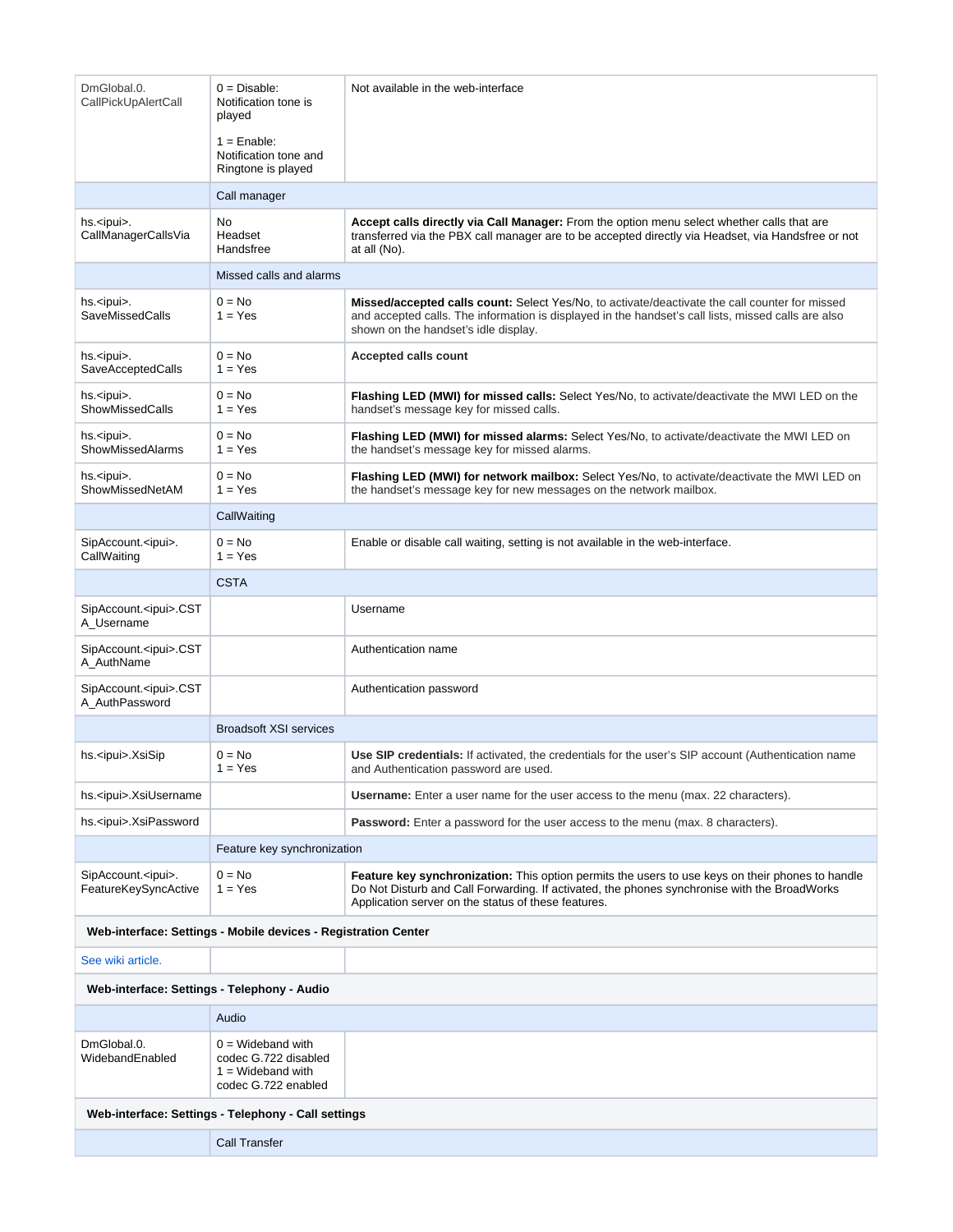| Telephony.0.<br>CT_ViaRKey                 | $0 = No$<br>$1 = Yes$                                                                                                                                                                                                                                                                                                                                                                                                                                                                                                                                                                                                                                                                                                                | Call transfer via R key: Activated: Users can connect two external callers with each other by<br>pressing the R key. The connections with both parties are terminated.                                                  |
|--------------------------------------------|--------------------------------------------------------------------------------------------------------------------------------------------------------------------------------------------------------------------------------------------------------------------------------------------------------------------------------------------------------------------------------------------------------------------------------------------------------------------------------------------------------------------------------------------------------------------------------------------------------------------------------------------------------------------------------------------------------------------------------------|-------------------------------------------------------------------------------------------------------------------------------------------------------------------------------------------------------------------------|
| Telephony.0.<br>CT_ByOnHook                | $0 = No$<br>$1 = Yes$                                                                                                                                                                                                                                                                                                                                                                                                                                                                                                                                                                                                                                                                                                                | <b>Transfer call by on-hook:</b> Activated: The two participants are connected with one another when<br>the user presses the end call key. The intermediary's connections with the participants are<br>terminated.      |
| Telephony.0.<br>CT_DeriveTargetAddre<br>SS | sipurl<br>sipcontact                                                                                                                                                                                                                                                                                                                                                                                                                                                                                                                                                                                                                                                                                                                 | Determine transfer target address: Select how the transfer target address (Refer-To URI) is to be<br>derived: From transfer target's AOR (Address of Record). From transfer target's transport address<br>(Contact URI) |
|                                            | <b>Access Code</b>                                                                                                                                                                                                                                                                                                                                                                                                                                                                                                                                                                                                                                                                                                                   |                                                                                                                                                                                                                         |
| Telephony.0.<br>AccessCode                 | max. 3 digits (0 - 9, *,<br>R, #, P                                                                                                                                                                                                                                                                                                                                                                                                                                                                                                                                                                                                                                                                                                  | <b>Access Code:</b>                                                                                                                                                                                                     |
| Telephony.0.<br><b>AccessCodeFor</b>       | $0x0003 =$ From<br>incoming calls list<br>$0x0150 =$ From<br>network directory<br>$0x0153 =$ From<br>incoming calls<br>list+From network<br>directory<br>$0x7557 =$ Always                                                                                                                                                                                                                                                                                                                                                                                                                                                                                                                                                           | <b>Is added to numbers:</b> Select when the phone numbers should be automatically prefixed with the<br>digits, e.g. when dialling from a call list or a directory.                                                      |
|                                            | Area Codes                                                                                                                                                                                                                                                                                                                                                                                                                                                                                                                                                                                                                                                                                                                           |                                                                                                                                                                                                                         |
| AreaCodes.0.Country                        | Afghanistan<br>Albania<br>Algeria<br>American_samoa<br>Andorra<br>Angola<br>Anguilla<br>Antigua_and_ba<br>rbuda<br>Argentina<br>Armenia<br>Aruba<br>Australia<br>Australian_ext<br>ernal_territor<br>ies<br>Austria<br>Azerbaijan<br><b>Bahamas</b><br>Bahrain<br>Bangladesh<br>Barbados<br>Belarus<br>Belgium<br>Belize<br>Benin<br>Bermuda<br>Bhutan<br>Bolivia_plurin<br>ational_state_<br>оf<br>Bonaire_sint_e<br>ustatius_and_s<br>aba<br>Bosnia_and_her<br>zegovina<br>Botswana<br>Brazil<br>British_virgin<br>_islands<br>Brunei_darussa<br>lam<br>Bulgaria<br>Burkina_faso<br>Burundi<br>Cambodia_telec<br>om_cambodia<br>Cambodia_royal<br>_telecom_inter<br>national<br>Cameroon<br>Canada<br>Cape_verde<br>Cayman_islands | Country: From the option menu select the country or region where your telephone system is to be<br>used the international and national prefix is then entered in the Prefix and Area code fields.                       |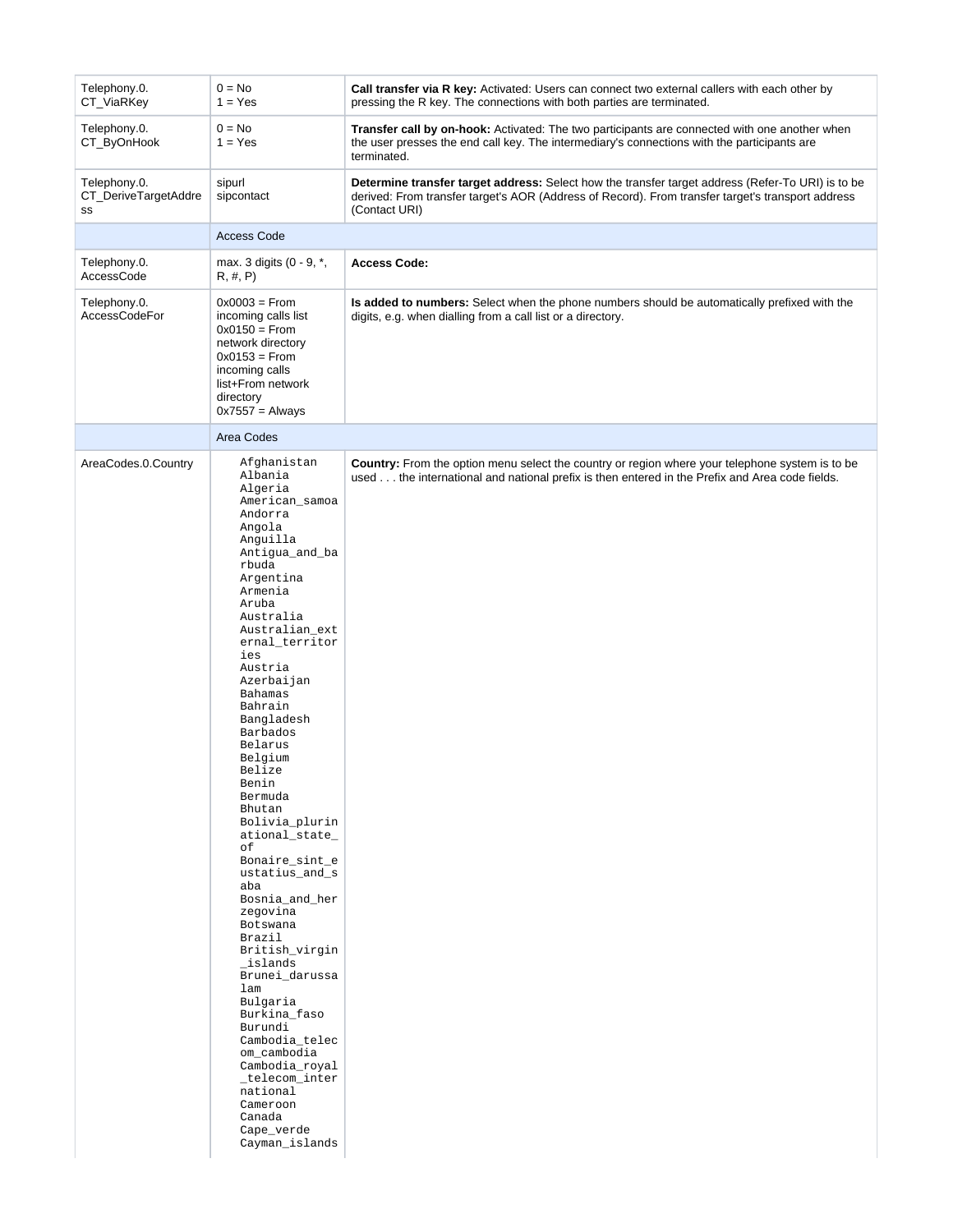```
Central_africa
n_rep
Chad
Chile_claro_ch
ile
Chile_vtr_chil
e
Chile_convergi
a_chile
Chile_transam
Chile_enewcarr
iercom_chile
Chile_empresa_
de telecomunic
aciones_netono
ne
Chile_heilsber
g
Chile_concert_
chile
Chile globus
Chile_telefoni
ca del sur
Chile_gtd_manq
uehue
Chile_entel_la
rga_distancia
Chile_gsp_chil
e
Chile_equant_c
hile
Chile_sur_tele
comunicaciones
Chile_astro
Chile_stelchil
e_sa
Chile micarrie
r_telecomunica
ciones
Chile_fibersat
Chile_carrier_
169
Chile_impsat_c
hile
Chile global c
rossing
Chile_netchile
Chile_emplress
a_de_transport
e_de_senales
Chile_hogar_de
_cristo
Chile_movistar
t
Chile_telefoni
ca_ctc
China
Colombia_movis
tar
Colombia_etb
Colombia_une_e
pm
Comoros
Congo
Cook_islands
Costa_rica
Cote_divoire
Croatia
Cuba
Curacao
Cyprus
Czech_republic
Dem_peoples_re
p_of_korea
Dem_rep_of_the
_congo
Denmark
Diego_garcia
Djibouti
Dominica
Dominican_rep
Ecuador
Egypt
El_salvador
```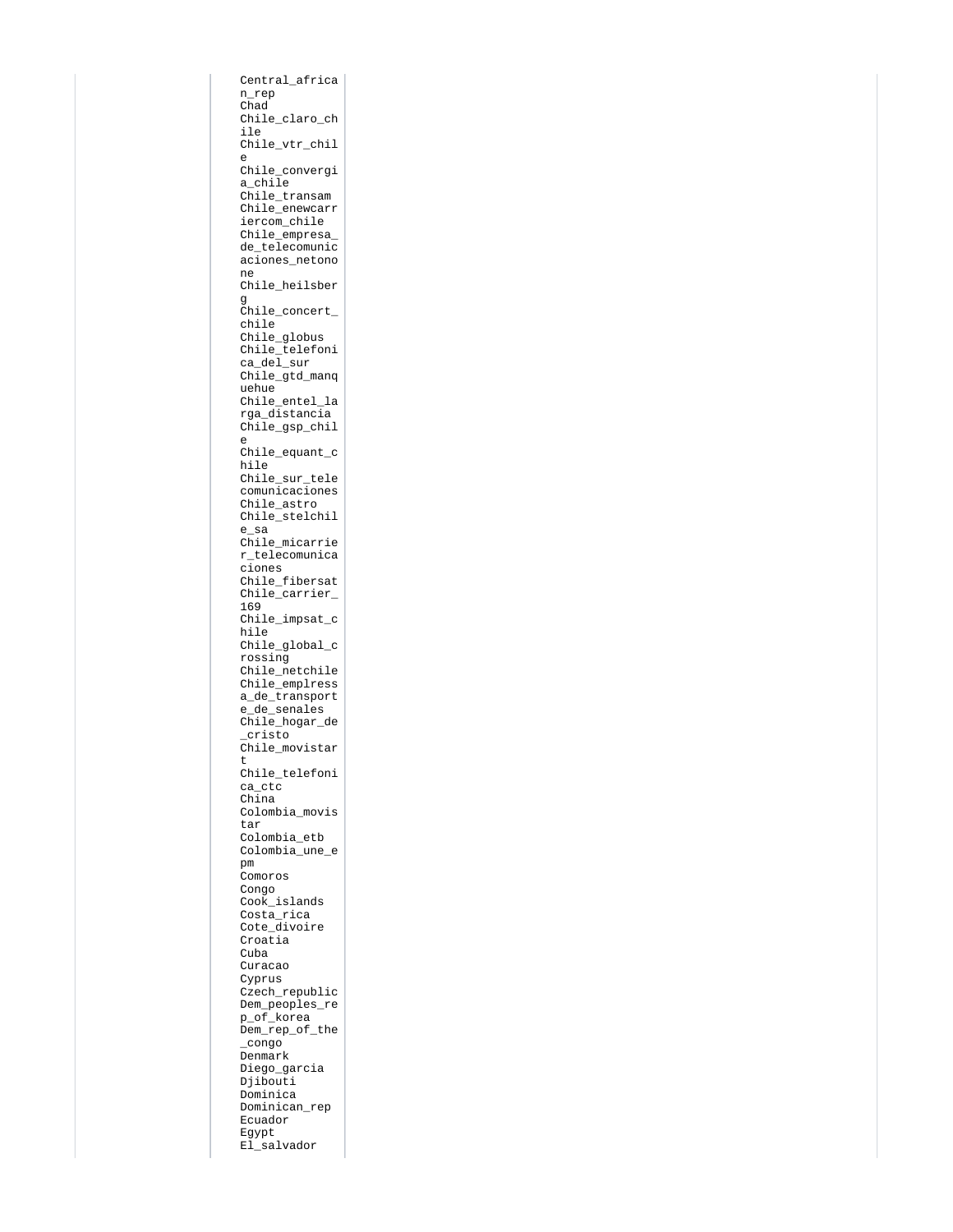Equatorial\_gui nea Eritrea Estonia Ethiopia Falkland\_islan ds malvinas Faroe\_islands Fiji Finland France French\_departm  $\frac{1}{\pi}$  ents and terri tories\_in\_the\_ indian\_ocean French\_guiana French\_polynes ia Gabon Gambia Georgia Germany Ghana Gibraltar Greece Greenland Grenada Guadeloupe Guam Guatemala Guinea Guineabissau Guyana Haiti Honduras Hong\_kong\_chin a Hungary Iceland India Indonesia\_indo sat Indonesia\_telc om Indonesia\_bakr ie telecom Iran Iraq Ireland Israel\_kod\_gis ha Israel\_smile\_t ikshoret Israel\_netvisi on Italy Jamaica Japan Jordan Kazakhstan Kenya Kiribati Korea Kuwait Kyrgyzstan Lao\_pdr Latvia Lebanon Lesotho Liberia Libya Liechtenstein Lithuania Luxembourg Macao\_china Madagascar Malawi Malaysia Maldives Mali Malta Marshall\_islan ds Martinique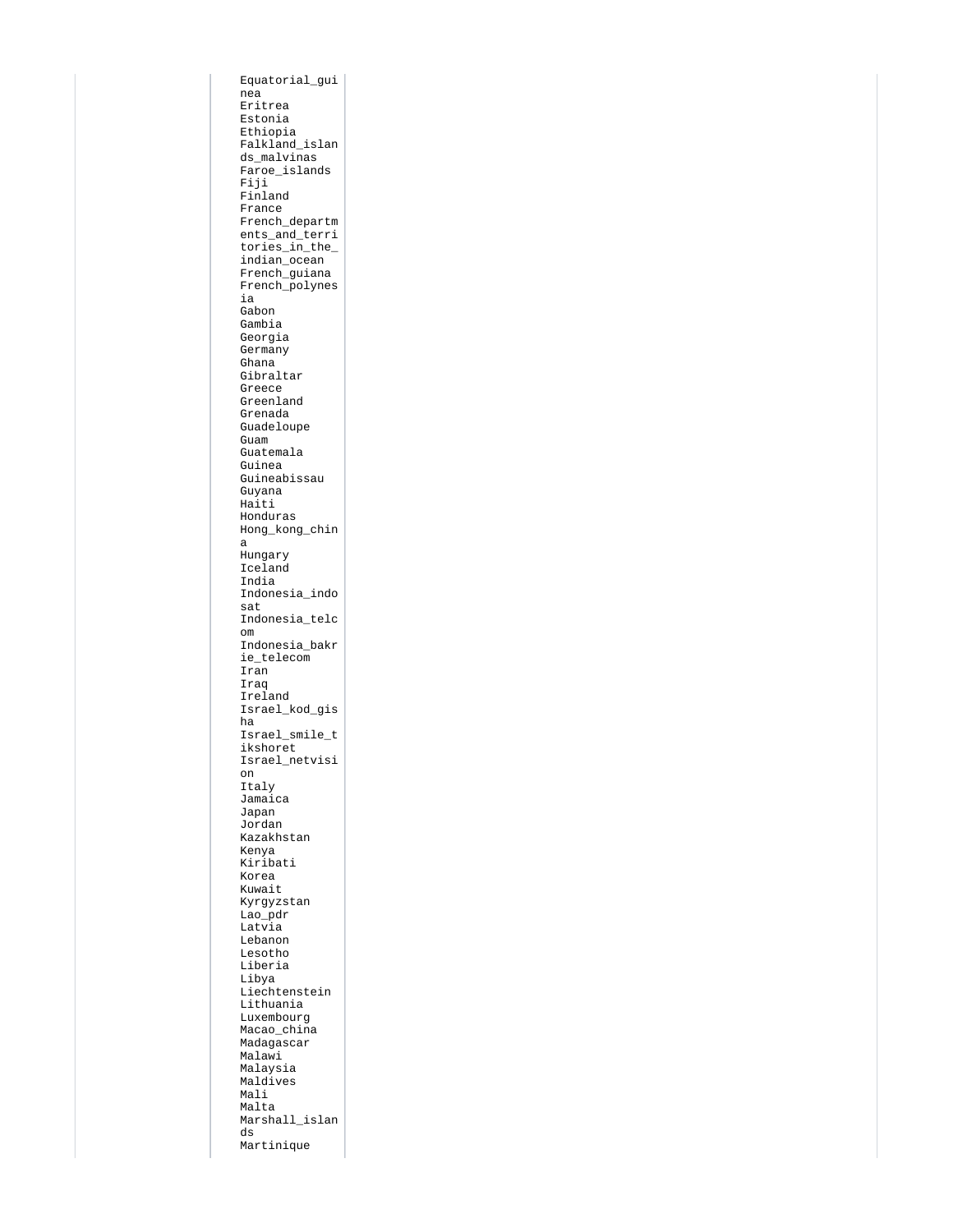Mauritania Mauritius Mexico Micronesia Moldova\_republ ic\_of Monaco Mongolia Montenegro Montserrat Morocco Mozambique Myanmar Namibia Nauru Nepal Netherlands New\_caledonia New\_zealand Nicaragua Niger Nigeria Niue Northern\_maria nas Norway Oman Pakistan Palau Panama Papua\_new\_guin ea Paraguay Peru Philippines Poland Portugal Puerto\_rico Qatar Romania Russian\_federa tion Rwanda Saint\_helena\_a scension and  $\overline{t}$ ristan\_da\_cunh a Saint\_kitts\_an d\_nevis Saint\_lucia Saint\_pierre\_a nd\_miquelon Saint vincent and\_the\_grenad ines Samoa San\_marino Sao\_tome\_and\_p rincipe Saudi\_arabia Senegal Serbia Seychelles Sierra\_leone Singapore Sint\_maarten Slovakia Slovenia Solomon\_island s Somalia South\_africa South\_sudan Spain Sri\_lanka Sudan Suriname Swaziland Sweden Switzerland Syrian\_arab\_re public Taiwan\_china Tajikistan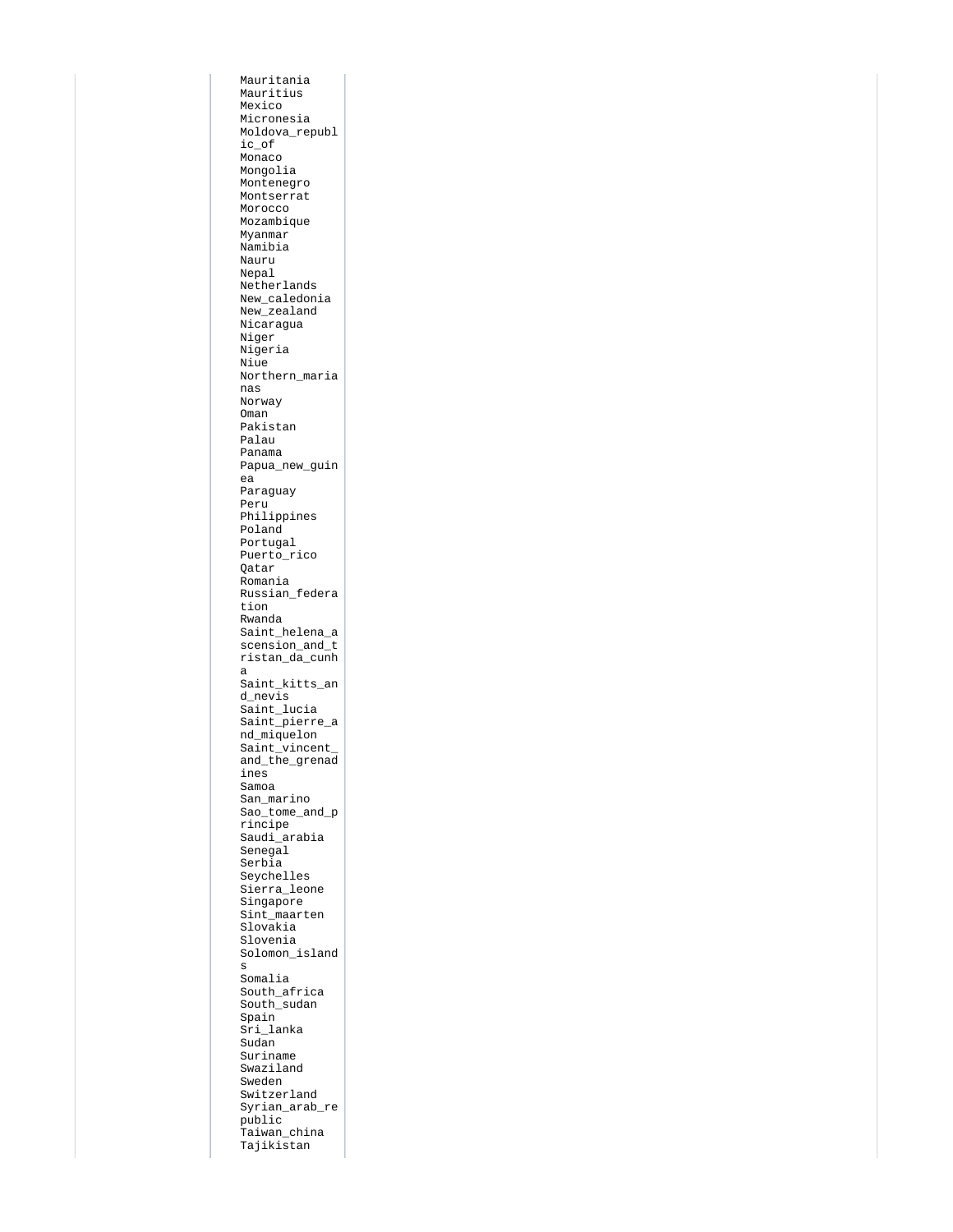|                              | Tanzania<br>Thailand<br>The_former_yug<br>oslav_republic<br>_of_macedonia<br>Timorleste<br>Togo<br>Tokelau<br>Tonga<br>Trinidad_and_t<br>obago<br>Tunisia<br>Turkey<br>Turkmenistan<br>Turks_and_caic<br>os_islands<br>Tuvalu<br>Uganda<br>Ukraine<br>United_arab_em<br>irates<br>United_kingdom<br>United_states<br>United_states_<br>virgin_islands<br>Uruguay<br>Uzbekistan<br>Vanuatu<br>Vatican<br>Venezuela_boli<br>varian_republi<br>$c\_of$<br>Vietnam<br>Wallis_and_fut<br>una<br>Yemen<br>Zambia<br>Zimbabwe |                                                                                                                                               |
|------------------------------|------------------------------------------------------------------------------------------------------------------------------------------------------------------------------------------------------------------------------------------------------------------------------------------------------------------------------------------------------------------------------------------------------------------------------------------------------------------------------------------------------------------------|-----------------------------------------------------------------------------------------------------------------------------------------------|
|                              | International                                                                                                                                                                                                                                                                                                                                                                                                                                                                                                          |                                                                                                                                               |
| AreaCodes.0.Int_Prefix       | max. 4 digits, 0-9                                                                                                                                                                                                                                                                                                                                                                                                                                                                                                     | Prefix: Enter the prefix of the international area code.                                                                                      |
| AreaCodes.0.Int_Code         | max. 4 digits, 0-9                                                                                                                                                                                                                                                                                                                                                                                                                                                                                                     | Area code: Enter the international area code.                                                                                                 |
|                              | Local                                                                                                                                                                                                                                                                                                                                                                                                                                                                                                                  |                                                                                                                                               |
| AreaCodes.0.<br>Local_Prefix | max. 4 digits, 0 - 9                                                                                                                                                                                                                                                                                                                                                                                                                                                                                                   | Prefix: Enter the prefix of the local area code. These digits are placed in front of the local area code<br>for national long-distance calls. |
| AreaCodes.0.<br>Local Code   | max. 8 digits, 0 - 9                                                                                                                                                                                                                                                                                                                                                                                                                                                                                                   | Area code: Enter the local area code for your town/city (depending on country/provider)                                                       |
| AreaCodes.0.<br>UseAreaCode  | $0 = No$<br>$1 = For local and$<br>national calls<br>$2 = For Local$                                                                                                                                                                                                                                                                                                                                                                                                                                                   | Use area code:                                                                                                                                |
|                              | <b>Tone Selection</b>                                                                                                                                                                                                                                                                                                                                                                                                                                                                                                  |                                                                                                                                               |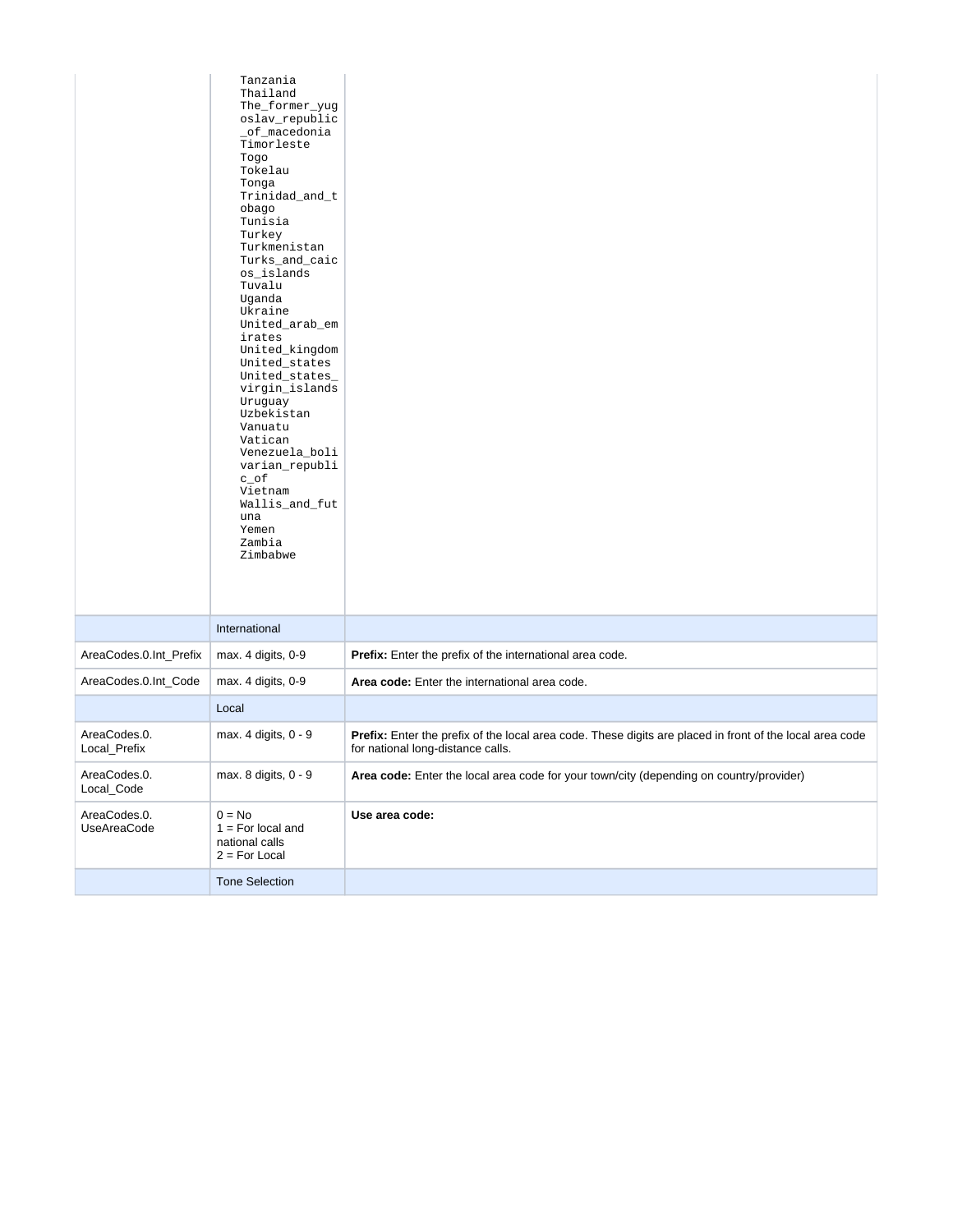| Telephony.0.<br>ToneScheme                               | Austria<br>Belgium<br>Czech<br><b>Denmark</b><br>Finland<br>France<br>Germany<br>Greece<br>Retail<br>Italy<br><b>Netherlands</b><br>Norway<br>Poland<br>Portugal<br>RUSSIAN FEDE<br><b>RATION</b><br>Slovakia<br>Slovenia<br>Spain<br>Sweden<br>Switzerland<br>Turkey<br>UAE<br>UK | <b>Tone scheme:</b> Select the country or region whose ring tones are to be used for your phone from<br>the option menu.                                                                                                                                                                |
|----------------------------------------------------------|------------------------------------------------------------------------------------------------------------------------------------------------------------------------------------------------------------------------------------------------------------------------------------|-----------------------------------------------------------------------------------------------------------------------------------------------------------------------------------------------------------------------------------------------------------------------------------------|
| Web-interface: Settings - Telephony - VoIP               |                                                                                                                                                                                                                                                                                    |                                                                                                                                                                                                                                                                                         |
|                                                          | <b>SIP</b>                                                                                                                                                                                                                                                                         |                                                                                                                                                                                                                                                                                         |
| DmGlobal.0.Port                                          | Range: 1-65535;<br>Default: 5060                                                                                                                                                                                                                                                   | <b>SIP port:</b> Enter the SIP port used for VoIP connections.                                                                                                                                                                                                                          |
| DmGlobal.0.TLS_Port                                      | Range: 1-65535;<br>Default: 5061                                                                                                                                                                                                                                                   | Secure SIP port: Enter the SIP port used for secure VoIP connections (TLS).                                                                                                                                                                                                             |
| dm.local.RtpBasePort                                     | Default: 5004                                                                                                                                                                                                                                                                      | <b>RTP port:</b> Not available in the web-interface                                                                                                                                                                                                                                     |
| DmGlobal.0.Timers_T1                                     | Default: 500 ms                                                                                                                                                                                                                                                                    | SIP timer T1: Enter the estimated round trip time of an IP packet between a SIP client and a SIP<br>server (the time it takes between sending out the request to the point of getting a response).                                                                                      |
| DmGlobal.0.<br>Timers_Session                            | Max. 4 digits, min. 90<br>sec; Default: 1800 sec;                                                                                                                                                                                                                                  | SIP session timer: Defines a session expiry interval: If the session isn't refreshed within the<br>interval, the session is released. Session refresh is started after half of the interval by a re-INVITE<br>message, which the peer side has to confirm to get the session refreshed. |
| DmGlobal.0.<br>Timers_FailedRegistrat<br>ion             | Max. 4 digits, min. 10<br>sec; Default: 300 sec;                                                                                                                                                                                                                                   | Failed registration retry timer: Specify after how many seconds the phone should attempt to<br>reregister when the initial registration has failed.                                                                                                                                     |
| DmGlobal.0.<br>Timers_Subscription                       | Default: 1800 s                                                                                                                                                                                                                                                                    | Subscription timer: Defines the expiration time (in seconds) of a subscription. In order to keep<br>subscriptions effective, subscribers need to refresh subscriptions on a periodic basis.                                                                                             |
| DmGlobal.0.PRACK                                         | $0 = PRACK$ disabled<br>$1 = PRACK$ enabled                                                                                                                                                                                                                                        | <b>PRACK:</b> (Provisional Response Acknowledgement) SIP provisional responses do not have an<br>acknowledgement system so they are not reliable. The PRACK method guarantees a reliable and<br>ordered delivery of provisional responses in SIP.                                       |
|                                                          | Quality of Service (QoS)                                                                                                                                                                                                                                                           |                                                                                                                                                                                                                                                                                         |
| DmGlobal.0.<br>QoS_SIP_DSCP                              | $0 - 63$                                                                                                                                                                                                                                                                           | <b>SIP ToS / DiffServ:</b> Enter your chosen QoS DiffServ class for SIP data packets.                                                                                                                                                                                                   |
| DmGlobal.0.<br>QoS_RTP_DSCP                              | $0 - 63$                                                                                                                                                                                                                                                                           | <b>RTP ToS / DiffServ:</b> Enter your chosen QoS DiffServ class for RTP data packets.                                                                                                                                                                                                   |
|                                                          | <b>XSI services</b>                                                                                                                                                                                                                                                                |                                                                                                                                                                                                                                                                                         |
| XSIDir.1.ServerURL                                       |                                                                                                                                                                                                                                                                                    | Server address                                                                                                                                                                                                                                                                          |
| DmGlobal.0.XSINetdirs                                    | $0 = \text{Off}$<br>$1 = On$                                                                                                                                                                                                                                                       | <b>Enable XSI directories</b>                                                                                                                                                                                                                                                           |
| DmGlobal.0.<br>XSICallLogs                               | $0 = \text{Off}$<br>$1 = On$                                                                                                                                                                                                                                                       | Enable XSI call logs                                                                                                                                                                                                                                                                    |
| XSIDir.1.Api                                             | com.broadsoft.xsi-<br>actions/v2.0                                                                                                                                                                                                                                                 | Not in web-interface                                                                                                                                                                                                                                                                    |
| Web-interface: Settings - Online directories - Corporate |                                                                                                                                                                                                                                                                                    |                                                                                                                                                                                                                                                                                         |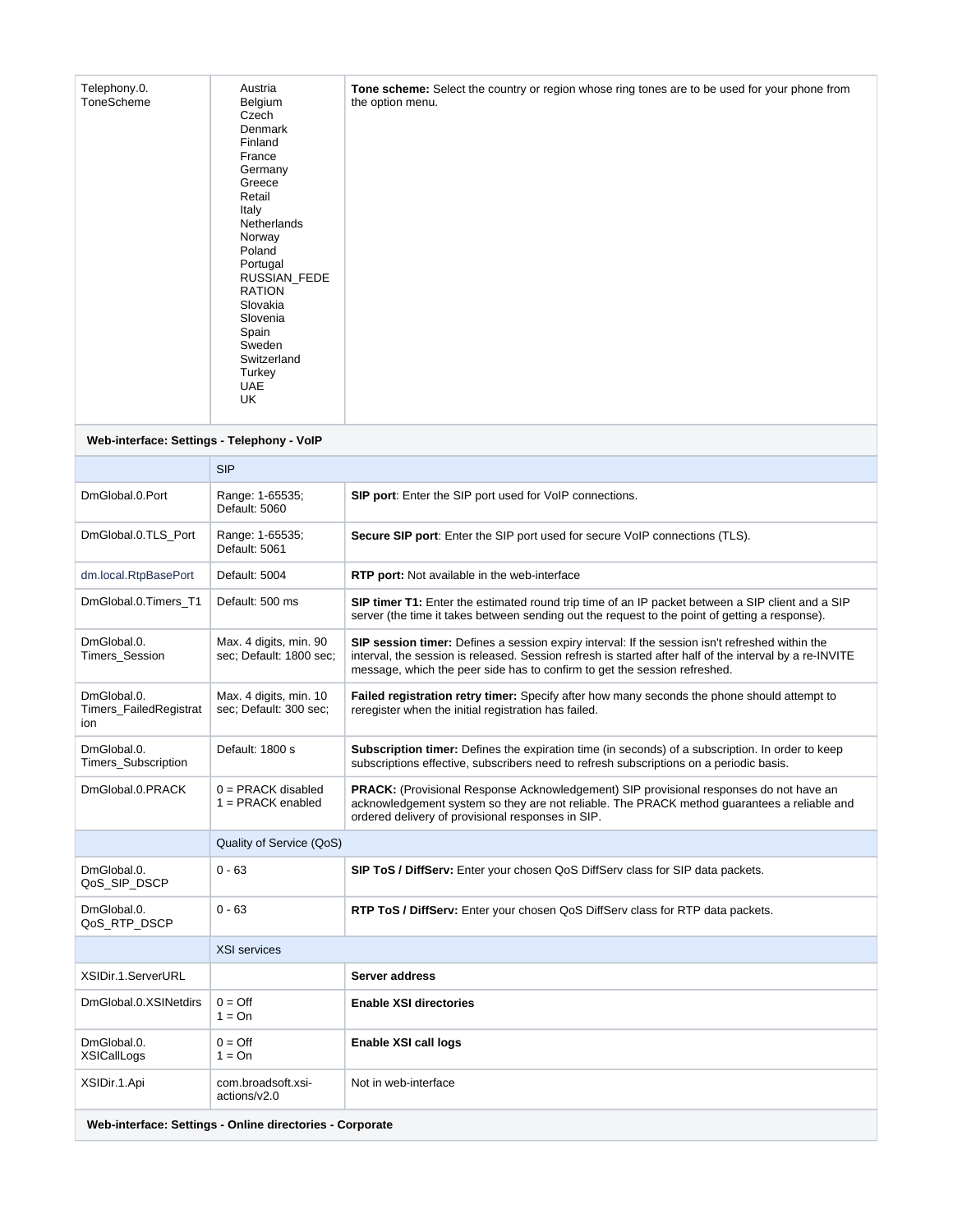|                                                                                                                                                                                                                                                                                            | Access to LDAP server                                                          |                                                                                                                                                                      |
|--------------------------------------------------------------------------------------------------------------------------------------------------------------------------------------------------------------------------------------------------------------------------------------------|--------------------------------------------------------------------------------|----------------------------------------------------------------------------------------------------------------------------------------------------------------------|
| LDAPDir.0.DirName                                                                                                                                                                                                                                                                          | Max. 20 characters                                                             | Directory name: Enter a name in the field . This is the name under which the directory will be<br>displayed on the handsets                                          |
| Netdir. <x>.Activated<br/><math>0 = LDAP 1, 7 = LDAP</math><br/><math>2, 8 = LDAP 3, 9 =</math><br/>LDAP 4, <math>10 =</math> LDAP 5,<br/><math>11 = LDAP 6</math><br/><math>12 = LDAP</math> 7, <math>13 =</math><br/>LDAP 8, <math>14 =</math> LDAP 9,<br/><math>15 = LDAP 10</math></x> | $0 = \text{Off}$<br>$1 = On$                                                   | <b>Enable directory:</b>                                                                                                                                             |
| LDAPDir.0.ServerURL                                                                                                                                                                                                                                                                        | IP address/ DNS name                                                           | Server address: Enter the URL of the LDAP server                                                                                                                     |
| LDAPDir.0.ServerPort                                                                                                                                                                                                                                                                       | 1 - 65535 (Default:<br>389)                                                    | <b>Server port:</b> Enter the port the LDAP server expects database requests                                                                                         |
| LDAPDir.0.BaseDN                                                                                                                                                                                                                                                                           | Default: 0, the search<br>starts at the upper<br>area of the LDAP<br>database. | Search base (BaseDN): The LDAP database is hierarchical in design. With the LDAP Search base<br>(BaseDN) parameter, stipulate in which area the search should begin. |
| LDAPDir.0.Username                                                                                                                                                                                                                                                                         | max. 254 characters                                                            | Username: Enter a global username for the user access to the LDAP director.                                                                                          |
| LDAPDir.0.Password                                                                                                                                                                                                                                                                         | max. 254 characters                                                            | <b>Password:</b> Enter a global password for the user access to the LDAP directory.                                                                                  |
| LDAPDir.0.TIsMode                                                                                                                                                                                                                                                                          | $0 = \text{Off}$<br>$1 =$<br>$2 =$                                             | <b>Secure LDAP:</b>                                                                                                                                                  |
|                                                                                                                                                                                                                                                                                            | Search in LDAP database                                                        |                                                                                                                                                                      |
| LDAPDir.0.<br>StartWithList                                                                                                                                                                                                                                                                | $0 = \text{Off}$<br>$1 = On$                                                   | Enable List mode: Define what should be initially shown, when the user opens the LDAP directory                                                                      |
| LDAPDir.0.NameFilter                                                                                                                                                                                                                                                                       | $( (cn=%)(sn=%)$                                                               | <b>Name filter:</b> The name filter decides which attribute is used for the search.                                                                                  |
| LDAPDir.0.<br>NumberFilter                                                                                                                                                                                                                                                                 | $\left($<br>(telephoneNumber=%)<br>$(mobile=%)$                                | <b>Number filter:</b> The number filter stipulates the criteria for the automatic completion of telephone<br>numbers.                                                |
| LDAPDir.0.<br>AdditionalFilter1Name                                                                                                                                                                                                                                                        |                                                                                | Additional filter #1 name: Enter the name of an additional attribute that will be offered to the user<br>in order to specify the search more detailed.               |
| LDAPDir.0.<br>AdditionalFilter1                                                                                                                                                                                                                                                            |                                                                                | Additional filter #1 value: Enter the value for the attribute entered in the corresponding name field.                                                               |
| LDAPDir.0.<br>AdditionalFilter2Name                                                                                                                                                                                                                                                        |                                                                                | Additional filter #2 name: Enter the name of an additional attribute that will be offered to the user<br>in order to specify the search more detailed.               |
| LDAPDir.0.<br>AdditionalFilter2                                                                                                                                                                                                                                                            |                                                                                | Additional filter #2 value: Enter the value for the attribute entered in the corresponding name field.                                                               |
| LDAPDir.0.<br>DisplayName                                                                                                                                                                                                                                                                  |                                                                                | <b>Display format:</b> In this field you can stipulate how the search result is to be displayed on the<br>handset.                                                   |
| LDAPDir.0.<br><b>MaxNrOfSearchEntries</b>                                                                                                                                                                                                                                                  | 50                                                                             | Max. number of search results:                                                                                                                                       |
|                                                                                                                                                                                                                                                                                            | Configuration of directory items                                               |                                                                                                                                                                      |
| LDAPDir.0.ItemFN                                                                                                                                                                                                                                                                           |                                                                                | <b>First name</b>                                                                                                                                                    |
| LDAPDir.0.ItemLN                                                                                                                                                                                                                                                                           |                                                                                | <b>Surname</b>                                                                                                                                                       |
| LDAPDir.0.ItemPH                                                                                                                                                                                                                                                                           |                                                                                | Phone (home)                                                                                                                                                         |
| LDAPDir.0.ItemPO                                                                                                                                                                                                                                                                           |                                                                                | Phone (office)                                                                                                                                                       |
| LDAPDir.0.ItemPM                                                                                                                                                                                                                                                                           |                                                                                | Phone (mobile)                                                                                                                                                       |
| LDAPDir.0.ItemEM                                                                                                                                                                                                                                                                           |                                                                                | E-mail                                                                                                                                                               |
| LDAPDir.0.ItemFX                                                                                                                                                                                                                                                                           |                                                                                | Fax                                                                                                                                                                  |
| LDAPDir.0.ItemCP                                                                                                                                                                                                                                                                           |                                                                                | Company                                                                                                                                                              |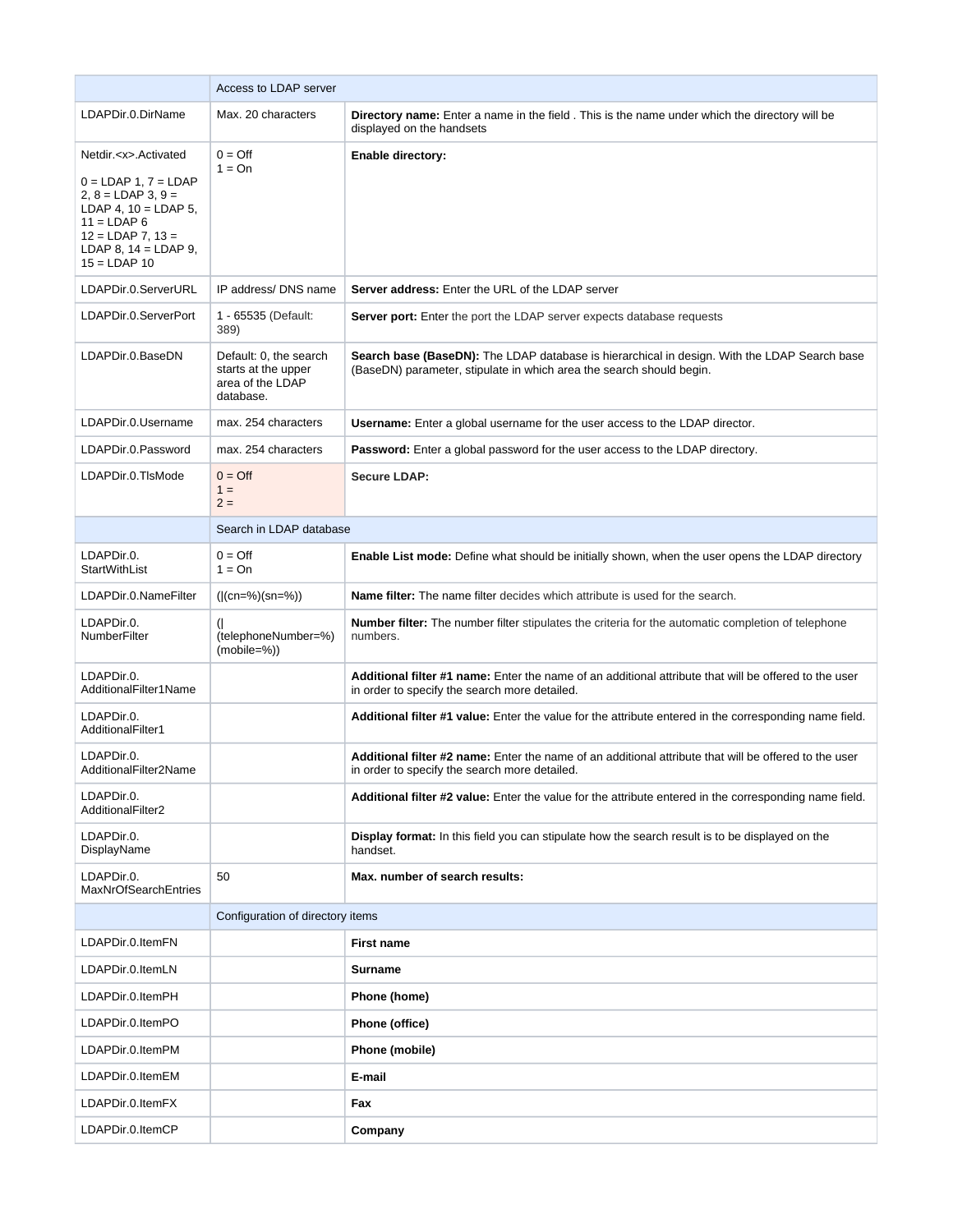| LDAPDir.0.ItemST                                       |                                                    | <b>Street</b>                                                                                                                                                                           |
|--------------------------------------------------------|----------------------------------------------------|-----------------------------------------------------------------------------------------------------------------------------------------------------------------------------------------|
| LDAPDir.0.ItemCT                                       |                                                    | City                                                                                                                                                                                    |
| LDAPDir.0.ItemZP                                       |                                                    | Zip                                                                                                                                                                                     |
| LDAPDir.0.ItemCO                                       |                                                    | <b>Country</b>                                                                                                                                                                          |
| LDAPDir.0.ItemAA                                       |                                                    | <b>Additional attribute</b>                                                                                                                                                             |
| LDAPDir.0.<br><b>IsAdditionalAttributeDia</b><br>lable | $0 = Disabled$<br>$1 =$ Enabled                    | Additional attribute can be dialed:                                                                                                                                                     |
|                                                        | Web-interface: Settings - Online directories - XML |                                                                                                                                                                                         |
|                                                        | Public Directory via XML Protocol                  |                                                                                                                                                                                         |
| XMLDir.0.<br>ProviderName                              | Public                                             | <b>Directory name:</b> Enter a name for the directory. This is the name that will be displayed on the<br>handsets when the user opens the directory list by pressing the directory key. |
| XMLDir.0.ServerURL                                     |                                                    | Server address: Enter the URL of the online directory provider.                                                                                                                         |
| XMLDir.0.Username                                      |                                                    | Username: Enter a global user name for the user access to the online directory.                                                                                                         |
| XMLDir.0.Password                                      |                                                    | Password: Enter a global password for the user access to the online directory.                                                                                                          |
| XMLDir.0.EntCount                                      | $0 = Disabled$                                     | List update / refresh:                                                                                                                                                                  |
|                                                        | $> 0 =$ Enabled                                    | <b>Maximum number of entries:</b> Enter the maximum number of entries that are to be downloaded<br>during one reading operation.                                                        |
| XMLDir.0.NumbFilter                                    | $1 =$ Office                                       |                                                                                                                                                                                         |
|                                                        | $2 =$ Internal                                     |                                                                                                                                                                                         |
|                                                        | $3 = Mobile$                                       |                                                                                                                                                                                         |
|                                                        | $4 =$ Home                                         |                                                                                                                                                                                         |
|                                                        | $5 = Fax$                                          |                                                                                                                                                                                         |
| XMLDir.0.HsHasFilter                                   |                                                    |                                                                                                                                                                                         |
|                                                        | <b>Public White Pages</b>                          |                                                                                                                                                                                         |
| Netdir.4.Activated                                     | $0 = Disabled$<br>$1 =$ Enabled                    | Enable Public White Pages: Mark the check box if you want to provide the White Pages of the<br>given provider.                                                                          |
| XMLDir.0.<br>WhitePagesDirName                         |                                                    | Directory name                                                                                                                                                                          |
| XMLDir.0.<br>StartWithListWP                           | $0 =$ Editor<br>$1 = List$                         | <b>Start mode</b>                                                                                                                                                                       |
|                                                        | <b>Public Yellow Pages</b>                         |                                                                                                                                                                                         |
| Netdir.5.Activated                                     | $0 = Disabled$<br>$1 =$ Enabled                    | <b>Enable Public Yellow Pages</b>                                                                                                                                                       |
| XMLDir.0.<br>YellowPagesDirName                        |                                                    | Directory name                                                                                                                                                                          |
| XMLDir.0.<br>StartWithListYP                           | $0 =$ Editor<br>$1 = List$                         | <b>Start mode</b>                                                                                                                                                                       |
|                                                        | Public Private pages                               |                                                                                                                                                                                         |
| Netdir.6.Activated                                     | $0 = Disabled$<br>$1 =$ Enabled                    | <b>Enable Public Private Pages</b>                                                                                                                                                      |
| XMLDir.0.<br>PrivatePagesDirName                       |                                                    | Directory name                                                                                                                                                                          |
| XMLDir.0.<br>StartWithListPP                           | $0 =$ Editor<br>$1 = List$                         | <b>Start mode</b>                                                                                                                                                                       |
|                                                        | Corporate Directory via XML Protocol               |                                                                                                                                                                                         |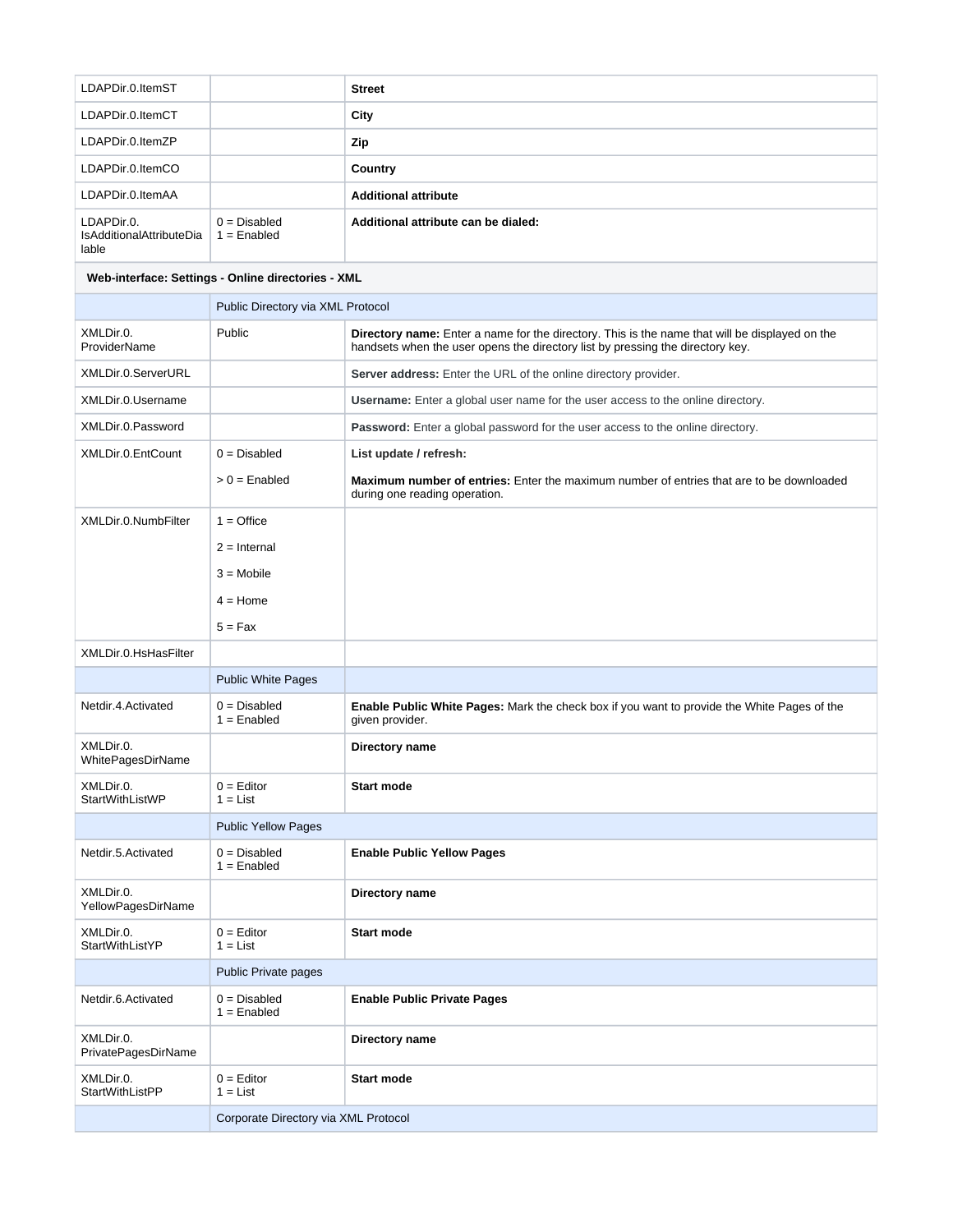| XMLDir.1.<br>ProviderName                          |                                  | Directory name: Enter a name for the directory. This is the name that will be displayed on the<br>handsets when the user opens the directory list by pressing the directory key.        |
|----------------------------------------------------|----------------------------------|-----------------------------------------------------------------------------------------------------------------------------------------------------------------------------------------|
| XMLDir.1.ServerURL                                 |                                  | Server address: Enter the URL of the online directory provider.                                                                                                                         |
| XMLDir.1.Username                                  |                                  | <b>Username:</b> Enter a global user name for the user access to the online directory.                                                                                                  |
| XMLDir.1.Password                                  |                                  | <b>Password:</b> Enter a global password for the user access to the online directory.                                                                                                   |
| XMLDir.1.EntCount                                  | $0 = Disabled$                   | List update / refresh:                                                                                                                                                                  |
|                                                    | $> 0 =$ Enabled                  | <b>Maximum number of entries:</b> Enter the maximum number of entries that are to be downloaded<br>during one reading operation.                                                        |
| XMLDir.1.NumbFilter                                | $1 =$ Office                     |                                                                                                                                                                                         |
|                                                    | $2 =$ Internal                   |                                                                                                                                                                                         |
|                                                    | $3 = Mobile$                     |                                                                                                                                                                                         |
|                                                    | $4 =$ Home                       |                                                                                                                                                                                         |
|                                                    | $5 = Fax$                        |                                                                                                                                                                                         |
| XMLDir.1.HsHasFilter                               |                                  |                                                                                                                                                                                         |
|                                                    | <b>Corporate White Pages</b>     |                                                                                                                                                                                         |
| Netdir.1.Activated                                 | $0 = Disabled$<br>$1 =$ Enabled  | Enable White Pages: Mark the check box if you want to provide the White Pages of the given<br>provider.                                                                                 |
| XMLDir.1.<br>WhitePagesDirName                     |                                  | Directory name: Enter a name for the directory. This is the name that will be displayed on the<br>handsets when the user opens the directory list by pressing the directory key.        |
| XMLDir.1.<br>StartWithListWP                       | $0 =$ Editor<br>$1 = List$       | <b>Start mode</b>                                                                                                                                                                       |
|                                                    | <b>Corporate Yellow Pages</b>    |                                                                                                                                                                                         |
| Netdir.2.Activated                                 | $0 = Disabled$<br>$1 =$ Enabled  | Enable Yellow Pages: Mark the check box if you want to provide the Yellow Pages of the given<br>provider.                                                                               |
| XMLDir.1.<br>YellowPagesDirName                    |                                  | <b>Directory name:</b> Enter a name for the directory. This is the name that will be displayed on the<br>handsets when the user opens the directory list by pressing the directory key. |
| XMLDir.1.<br>StartWithListYP                       | $0 =$ Editor<br>$1 = List$       | <b>Start mode</b>                                                                                                                                                                       |
|                                                    | <b>Corporate Private Pages</b>   |                                                                                                                                                                                         |
| Netdir.3.Activated                                 | $0 = Disabled$<br>$1 =$ Enabled  | <b>Enable Private Pages:</b> Mark the check box if you want to provide the Yellow Pages of the given<br>provider.                                                                       |
| XMLDir.1.<br>PrivatePagesDirName                   |                                  | <b>Directory name:</b> Enter a name for the directory. This is the name that will be displayed on the<br>handsets when the user opens the directory list by pressing the directory key. |
| XMLDir.1.<br><b>StartWithListPP</b>                | $0 =$ Editor<br>$1 = List$       | <b>Start mode</b>                                                                                                                                                                       |
| Web-interface: Settings - Online directories - XSI |                                  |                                                                                                                                                                                         |
|                                                    | XSI directory                    |                                                                                                                                                                                         |
| DmGlobal.XSINetdirs                                | $0 = Disable$ d<br>$1 =$ Enabled | <b>Enable XSI directories</b>                                                                                                                                                           |
| XSIDir.1.StartWithList                             | $0 = \text{Off}$<br>$1 = On$     |                                                                                                                                                                                         |
|                                                    | <b>XSI Personal directory</b>    |                                                                                                                                                                                         |
| Netdir.20.Activated                                |                                  | <b>Enable Personal directory</b>                                                                                                                                                        |
| XSIDir.1.PDirName                                  |                                  | Directory name                                                                                                                                                                          |
|                                                    | <b>XSI Group directory</b>       |                                                                                                                                                                                         |
| Netdir.18.Activated                                |                                  | <b>Enable Corporate Yellow Pages</b>                                                                                                                                                    |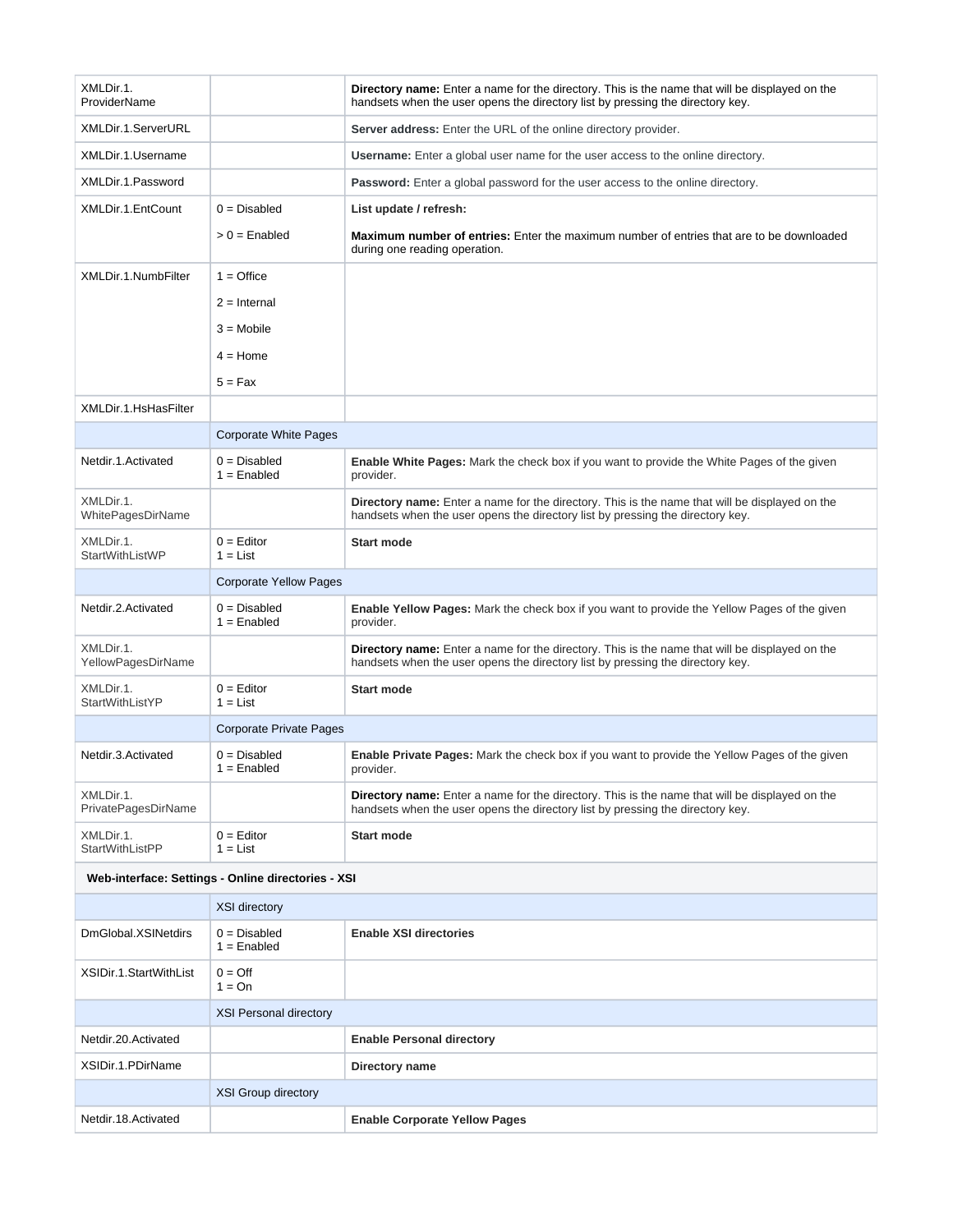| XSIDir.1.GDirName                                   |                                                               | Directory name                                |
|-----------------------------------------------------|---------------------------------------------------------------|-----------------------------------------------|
|                                                     | XSI Group Common directory                                    |                                               |
| Netdir.19.Activated                                 |                                                               | <b>Enable Corporate Private Pages</b>         |
| XSIDir.1.GCDirName                                  |                                                               | Directory name                                |
|                                                     | XSI Enterprise directory                                      |                                               |
| Netdir.16.Activated                                 |                                                               | <b>Enable Corporate Private Pages</b>         |
| XSIDir.1.EDirName                                   |                                                               | Directory name                                |
|                                                     | XSI Enterprise Common directory                               |                                               |
| Netdir.17.Activated                                 |                                                               | <b>Enable Corporate Private Pages</b>         |
| XSIDir.1.ECDirName                                  |                                                               | Directory name                                |
|                                                     | Web-interface: Settings - Online Services - Central phonebook |                                               |
| Netdir.21.Activated                                 | 0: disabled<br>1: enabled                                     | <b>Enabled directory</b>                      |
| CentralBook.0.Name                                  |                                                               | Directory name                                |
| CentralBook.0.<br>ServerURL                         |                                                               | Server address                                |
| CentralBook.0.<br>DownloadTime                      | 14:00                                                         | Daily refresh time                            |
| CentralBook.0.<br>StartWithList                     | 0: No<br>1: Yes                                               | <b>Enable list mode</b>                       |
| CentralBook.0.<br><b>MaxSearchResult</b>            | 99                                                            | Maximum results for central phone-book search |
| CentralBook.0.<br>Username                          |                                                               |                                               |
| CentralBook.0.<br>Password                          |                                                               |                                               |
|                                                     | Web-interface: Settings - Online Services - XHTML             |                                               |
| RapService.< 3-6>.<br>Activated                     | 0: disabled<br>1: enabled                                     | <b>Activate</b>                               |
| RapService.< 3-6>.<br>Name                          |                                                               | Name for menu                                 |
| RapService.< 3-6>.<br>SoftkeyName                   |                                                               | Name for Softkey                              |
| RapService.< 3-6>.<br>ServerURL                     |                                                               | Server address                                |
| RapService.< 3-6>.<br>UseSIP                        | 0: No<br>1: Yes                                               | Use SIP credentials                           |
| RapService.< 3-6>.<br>Username                      |                                                               | <b>Username</b>                               |
| RapService.< 3-6>.<br>Password                      |                                                               | Password                                      |
| RapService.< 3-6>.<br>CallConfirm                   |                                                               |                                               |
| DmGlobal.0.AddSipId                                 | 0: No<br>1: Yes                                               | <b>Add SipId</b>                              |
| Web-interface: Settings - System - Web configurator |                                                               |                                               |
| Change password                                     |                                                               |                                               |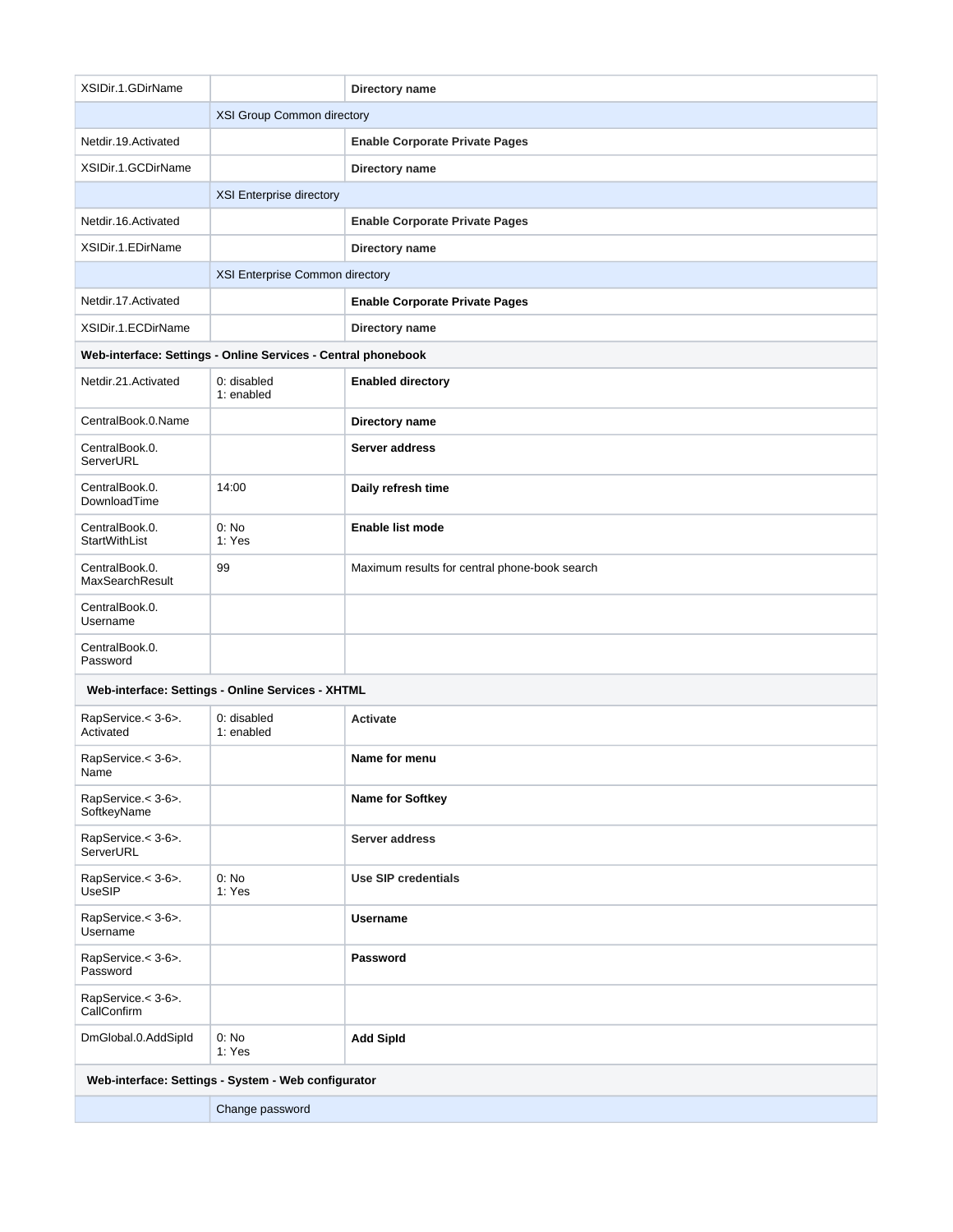| WebUIAccounts.1.<br>Password                                              |                                                                   | Change Password > New password (Admin)                                                                                                 |
|---------------------------------------------------------------------------|-------------------------------------------------------------------|----------------------------------------------------------------------------------------------------------------------------------------|
|                                                                           | CLI access via ssh                                                |                                                                                                                                        |
| DmGlobal.0.<br>CliPassword                                                |                                                                   | CLI Password (Admin): Enter a password for the administrator access to the configuration via<br>SSH, Value: min. 8. max. 74 characters |
|                                                                           | User login                                                        |                                                                                                                                        |
| WebUIAccounts.2.<br>Active                                                | $0 =$ deactivated<br>(default)<br>$1 =$ activated                 | Activate / deactivate Web configurator User login                                                                                      |
| WebUIAccounts.2.<br>Password                                              |                                                                   | Add/Change Password User                                                                                                               |
|                                                                           | Web-interface: Settings - System - Provisioning and configuration |                                                                                                                                        |
|                                                                           | Provisioning and<br>configuration                                 |                                                                                                                                        |
| Provisioning.global.<br>ProvisioningServer                                | max. 255 characters                                               | Provisioning server: Enter the URL of your provisioning server in the text field.                                                      |
| Provisioning.global.<br>Period                                            |                                                                   | Provisioning interval set in seconds<br>example: every 24 hours is 86400                                                               |
| Web-interface: Settings - System - Security                               |                                                                   |                                                                                                                                        |
|                                                                           | Certificates                                                      |                                                                                                                                        |
| SystemSettings.global.<br>Security_Certificates_A<br>cceptAllCertificates | $0 = No$<br>$1 = Yes$                                             | Accept all certificates: Mark the Yes radio button, If you want to accept all certificates.                                            |
|                                                                           | <b>HTTP Authentication</b>                                        |                                                                                                                                        |
| Security.global.<br><b>HTTPAuthUsername</b>                               | Max. 74 characters                                                | <b>HTTP Authentication:</b> Enter the user name for HTTP authentication.                                                               |
| Security.global.<br><b>HTTPAuthPassword</b>                               | Max. 74 characters                                                | HTTP Authentication: Enter the password for HTTP authentication                                                                        |
|                                                                           | Web-interface: Settings - System - System log                     |                                                                                                                                        |
|                                                                           |                                                                   |                                                                                                                                        |
| dm.local.SysLogEnable<br>dm.@.SysLogEnable                                | $0:$ Off<br>1:On                                                  | Activate system log:                                                                                                                   |
| dm.local.SysLogServer<br>dm.@.SysLogServer                                | max. 240 characters                                               | Server address: Enter the IP address or the (fully qualified) DNS name of your Syslog server.<br>Value:                                |
| dm.local.SysLogServer<br>Port                                             | Range: 1-65535;<br>Default: 514                                   | Server port: Enter the port number, where the Syslog server expects to receive requests.                                               |
| dm.@.SysLogServerPo<br>rt.                                                |                                                                   |                                                                                                                                        |
| dm.local.<br>SysLogProtocol                                               | tcp                                                               | <b>SyslogProtocol</b>                                                                                                                  |
| dm.@.SysLogProtocol                                                       | udp                                                               | In software 2.36 this setting can't be changed via provisioning, this will be changed.                                                 |
| dm.local.SysLogTIsEna<br>ble                                              | $0:$ Off<br>1:On                                                  |                                                                                                                                        |
| dm.@.SysLogTIsEnable                                                      |                                                                   |                                                                                                                                        |
| SystemSettings.global.<br>DebugLevelMask                                  | <b>DWEI</b>                                                       | $D =$ debug<br>$W =$ warning<br>$E = error$<br>$l = info$                                                                              |
| Not possible via<br>provisioning                                          |                                                                   | SNMP manager address: Enter the IP address of the SNMP manger.                                                                         |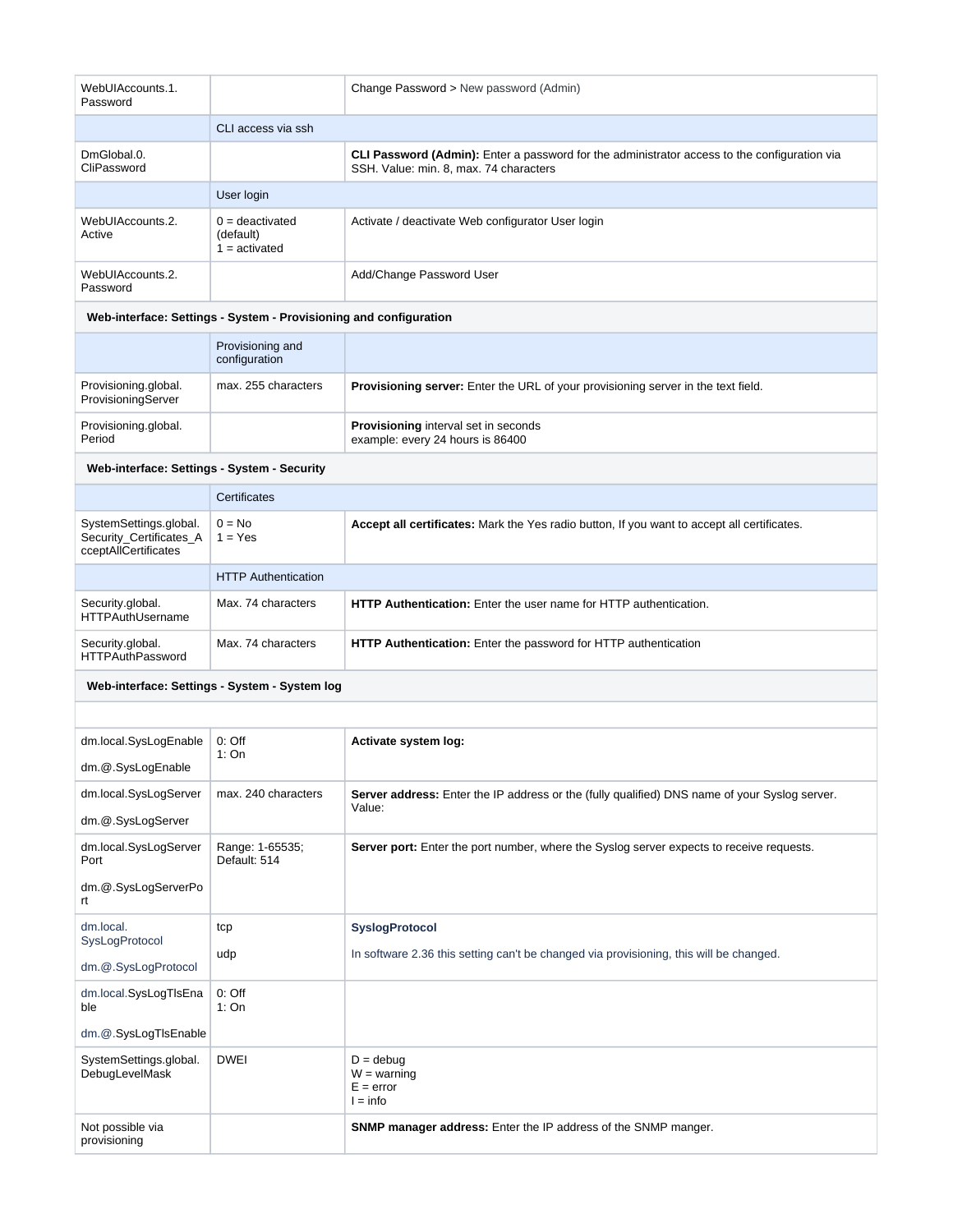## Not possible via provisioning

## **SNMP manager port:** Enter the port number

| Web-interface: Settings - System - Date and time |                                                                                                                                                                                                                                                                                                                                                                                                                                                                                                                                                                                                                                                                                                                                                                                                                                                                                                                                                                                                                                                                                         |                                                                                                                                                                                                                     |
|--------------------------------------------------|-----------------------------------------------------------------------------------------------------------------------------------------------------------------------------------------------------------------------------------------------------------------------------------------------------------------------------------------------------------------------------------------------------------------------------------------------------------------------------------------------------------------------------------------------------------------------------------------------------------------------------------------------------------------------------------------------------------------------------------------------------------------------------------------------------------------------------------------------------------------------------------------------------------------------------------------------------------------------------------------------------------------------------------------------------------------------------------------|---------------------------------------------------------------------------------------------------------------------------------------------------------------------------------------------------------------------|
|                                                  | Date and time                                                                                                                                                                                                                                                                                                                                                                                                                                                                                                                                                                                                                                                                                                                                                                                                                                                                                                                                                                                                                                                                           |                                                                                                                                                                                                                     |
| DmGlobal.0.NtpServer                             | 0.europe.pool.ntp.org,1<br>.europe.pool.ntp.org,<br>2.europe.pool.ntp.org,3<br>.europe.pool.ntp.org                                                                                                                                                                                                                                                                                                                                                                                                                                                                                                                                                                                                                                                                                                                                                                                                                                                                                                                                                                                     | Time server: There are some common time servers preset in the field. Enter your preferred time<br>server in the text field. Multiple time servers can be entered separated by commas. Value: max. 255<br>characters |
| DmGlobal.0.TimeZone                              | value="Pacific<br>/Midway"<br>value="Pacific<br>/Niue"<br>value="Pacific<br>/Pago_Pago"<br>value="Pacific<br>/Samoa"<br>value="Pacific<br>/Honolulu"<br>value="Pacific<br>/Johnston"<br>value="Pacific<br>/Rarotonga"<br>value="Pacific<br>/Tahiti"<br>value="Pacific<br>/Marquesas"<br>value="America<br>/Anchorage"<br>Pacific<br>/Gambier"<br>value="America<br>/Los_Angeles"<br>Pacific<br>/Pitcairn"<br>value="America<br>/Denver"<br>value="America<br>/Chicago"<br>Pacific/Easter<br>Pacific<br>/Galapagos"<br>value="America<br>/New_York"<br>value="America<br>/Caracas"<br>value="America<br>/Sao_Paulo"<br>value="Europe<br>/Belfast"<br>value="Europe<br>/Dublin"<br>value="Europe<br>/Guernsey"<br>value="Europe<br>/Isle_of_Man"<br>value="Europe<br>/Jersey"<br>value="Europe<br>/Lisbon"<br>value="Europe<br>/London"<br>value="<br>Greenwich"<br>value="Europe<br>/Amsterdam"<br>value="Europe<br>/Andorra"<br>value="Europe<br>/Belgrade"<br>value="Europe<br>/Berlin"<br>value="Europe<br>/Bratislava"<br>value="Europe<br>/Brussels"<br>value="Europe<br>/Budapest" | Time Zone:                                                                                                                                                                                                          |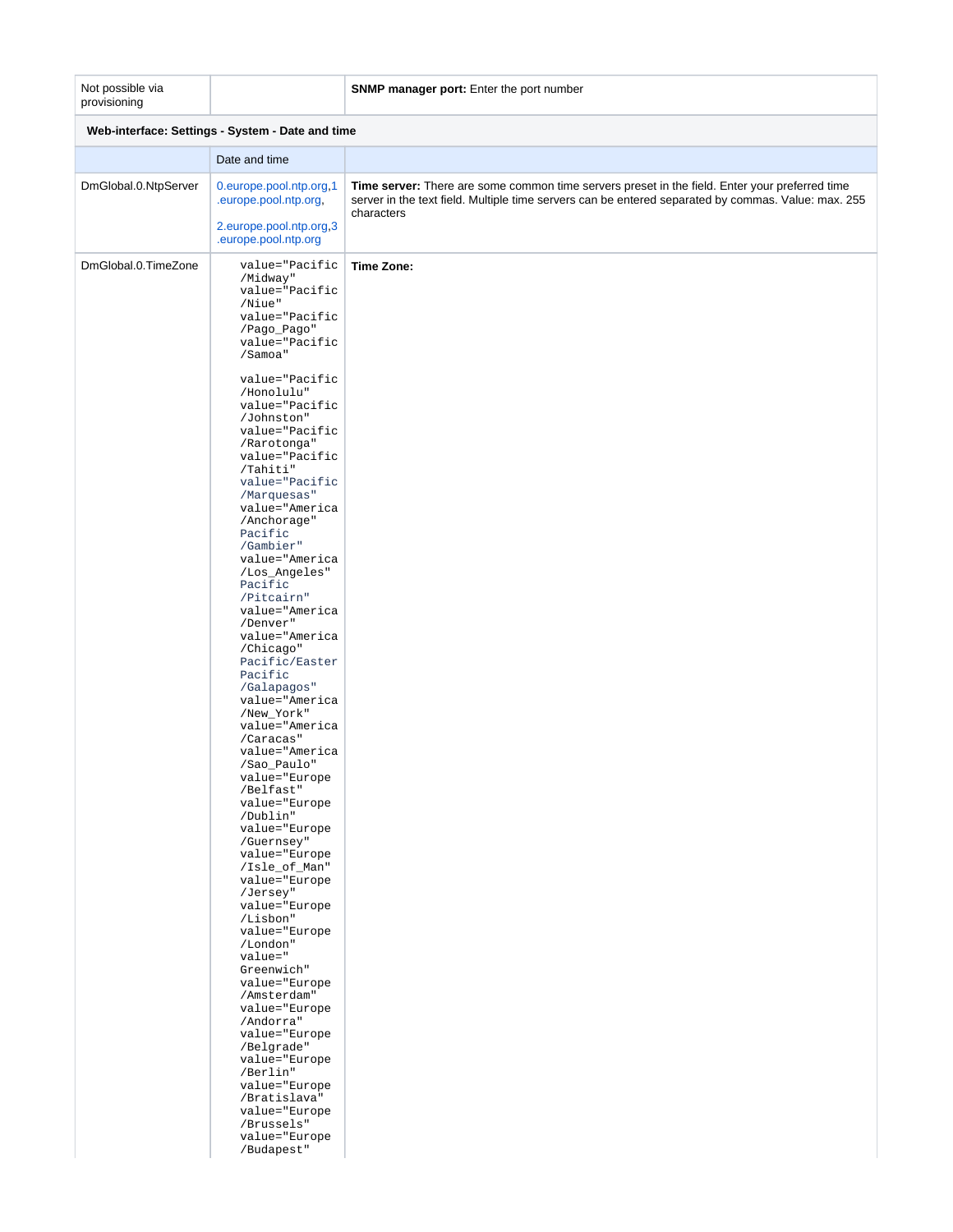value="Europe /Busingen" value="Europe /Copenhagen" value="Europe /Gibraltar" value="Europe /Ljubljana" value="Europe /Luxembourg" value="Europe /Madrid" value="Europe /Malta" value="Europe /Monaco" value="Europe /Oslo" value="Europe /Paris" value="Europe /Podgorica" value="Europe /Prague" value="Europe /Rome" value="Europe /San\_Marino" value="Europe /Sarajevo" value="Europe /Skopje" value="Europe /Stockholm" value="Europe /Tirane" value="Europe /Vaduz" value="Europe /Vatican" value="Europe /Vienna" value="Europe /Warsaw" value="Europe /Zagreb" value="Europe /Zurich" value="Africa /Cairo" value="Europe /Athens" value="Europe /Bucharest" value="Europe /Chisinau" value="Europe /Helsinki" value="Europe /Kaliningrad" value="Europe /Kiev" value="Europe /Mariehamn" value="Europe /Nicosia" value="Europe /Riga" value="Europe /Sofia" value="Europe /Tallinn" value="Europe /Tiraspol" value="Europe /Uzhgorod" value="Europe /Vilnius" value="Europe /Zaporozhye" value="Europe /Istanbul" value="Europe /Kirov"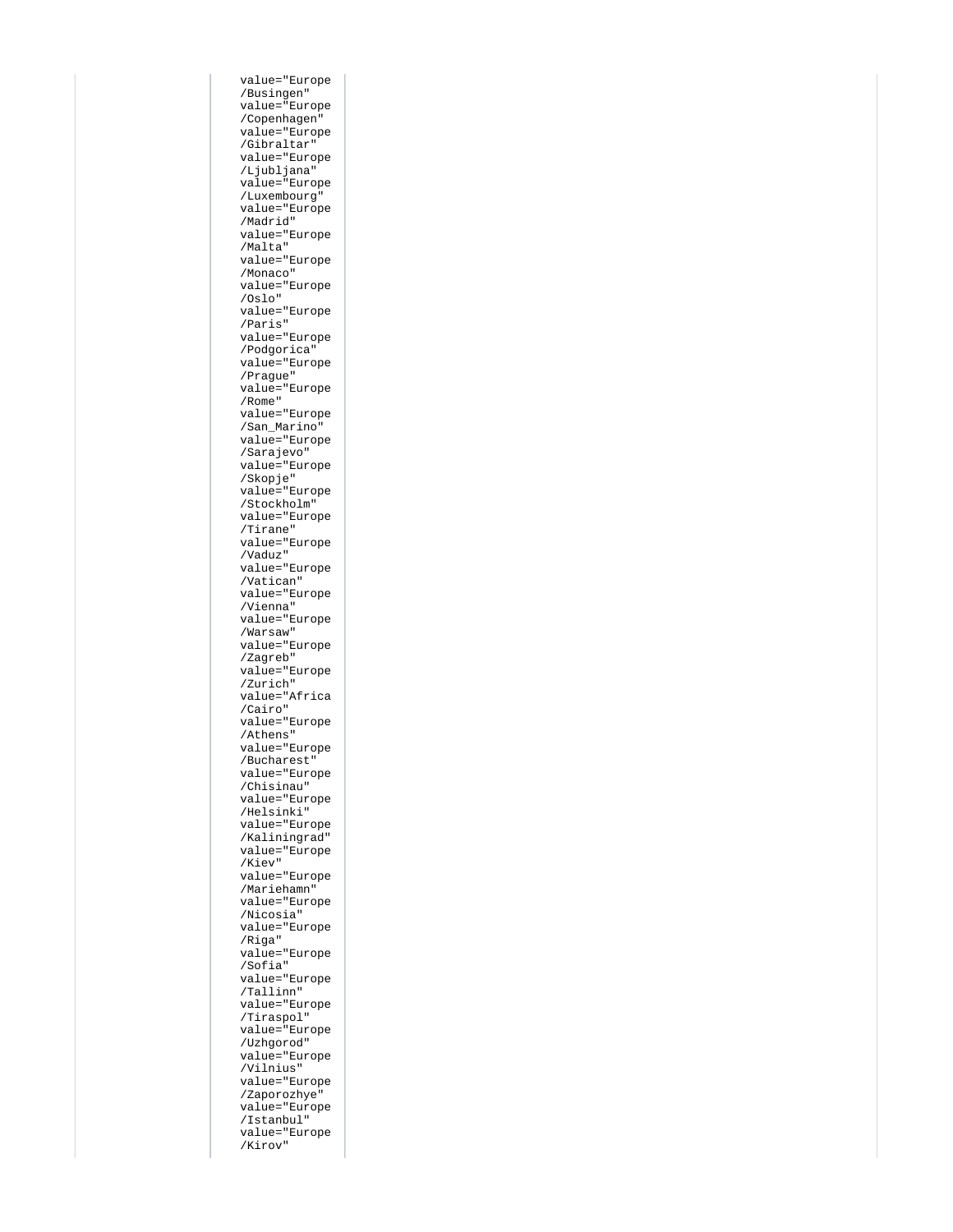| NtpEnableLocalServer | $1 = Yes$                                                                                                                                                                                                                                                                                 | manually.                                                                                          |
|----------------------|-------------------------------------------------------------------------------------------------------------------------------------------------------------------------------------------------------------------------------------------------------------------------------------------|----------------------------------------------------------------------------------------------------|
| DmGlobal.0.          | /Karachi"<br>value="Asia<br>/Dhaka"<br>value="Asia<br>/Hong_Kong"<br>value="Asia<br>/Tokyo"<br>value="<br>Australia<br>/Adelaide"<br>value="<br>Australia<br>/Darwin"<br>value="<br>Australia<br>/Brisbane"<br>value="<br>Australia<br>/Sydney"<br>value="Pacific<br>/Noumea"<br>$0 = No$ | Act as Local Time Server: In case the internet time servers are not available you can set the time |
|                      | value="Europe<br>/Minsk"<br>value="Europe<br>/Moscow"<br>value="Europe<br>/Simferopol"<br>value="Europe<br>/Volgograd"<br>value="Asia<br>/Dubai"<br>value="Europe<br>/Astrakhan"<br>value="Europe<br>/Samara"<br>value="Europe<br>/Ulyanovsk"<br>value="Asia                              |                                                                                                    |

|                                                                                                                                                                                                                       | System firmware                                                                    |                                                                                                                             |
|-----------------------------------------------------------------------------------------------------------------------------------------------------------------------------------------------------------------------|------------------------------------------------------------------------------------|-----------------------------------------------------------------------------------------------------------------------------|
| FwUpdateUrl<br>must be placed in<br><oper see="" td="" wiki<=""><td></td><td><b>URL to firmware file:</b> In the text field specify the URL of the configuration server where the<br/>firmware is located</td></oper> |                                                                                    | <b>URL to firmware file:</b> In the text field specify the URL of the configuration server where the<br>firmware is located |
| FwUpdateStart<br>must be placed in<br><oper an<br="" for="" see="" wiki="">example</oper>                                                                                                                             | $0 =$ Immediately<br>Unix time stamp (See h<br>ttps://www.<br>epochconverter.com/) | <b>Planned schedule:</b>                                                                                                    |

## **Settings - System - DECT settings**

|                                           | Eco DECT                                 |                                                                                                |
|-------------------------------------------|------------------------------------------|------------------------------------------------------------------------------------------------|
| DmGlobal.0.<br><b>DECTEcoMode</b>         | $0 =$ Maximum range<br>$=$ Limited range | <b>DECT Radiation power:</b> Set the DECT radiation power to your needs:                       |
|                                           | <b>DECT</b> security settings            |                                                                                                |
| DmGlobal.0.<br><b>DECTCipherDisable</b>   | $0 =$ Activate<br>$=$ Deactivate         | <b>DECT Encryption:</b> Activate/deactivate the option.                                        |
| DmGlobal.0.<br>DECTEnhancedEncryp<br>tion | $0 =$ Deactivate<br>$=$ Activate         | <b>Enhanced Security - Early Encryption and Re-Keying: Activate/deactivate the option</b>      |
| DmGlobal.0.<br>DECTReleaseUnencry<br>pted | $0 =$ Deactivate<br>$=$ Activate         | Enhanced Security - Automatic release for non-encrypted calls: Activate/deactivate the option. |